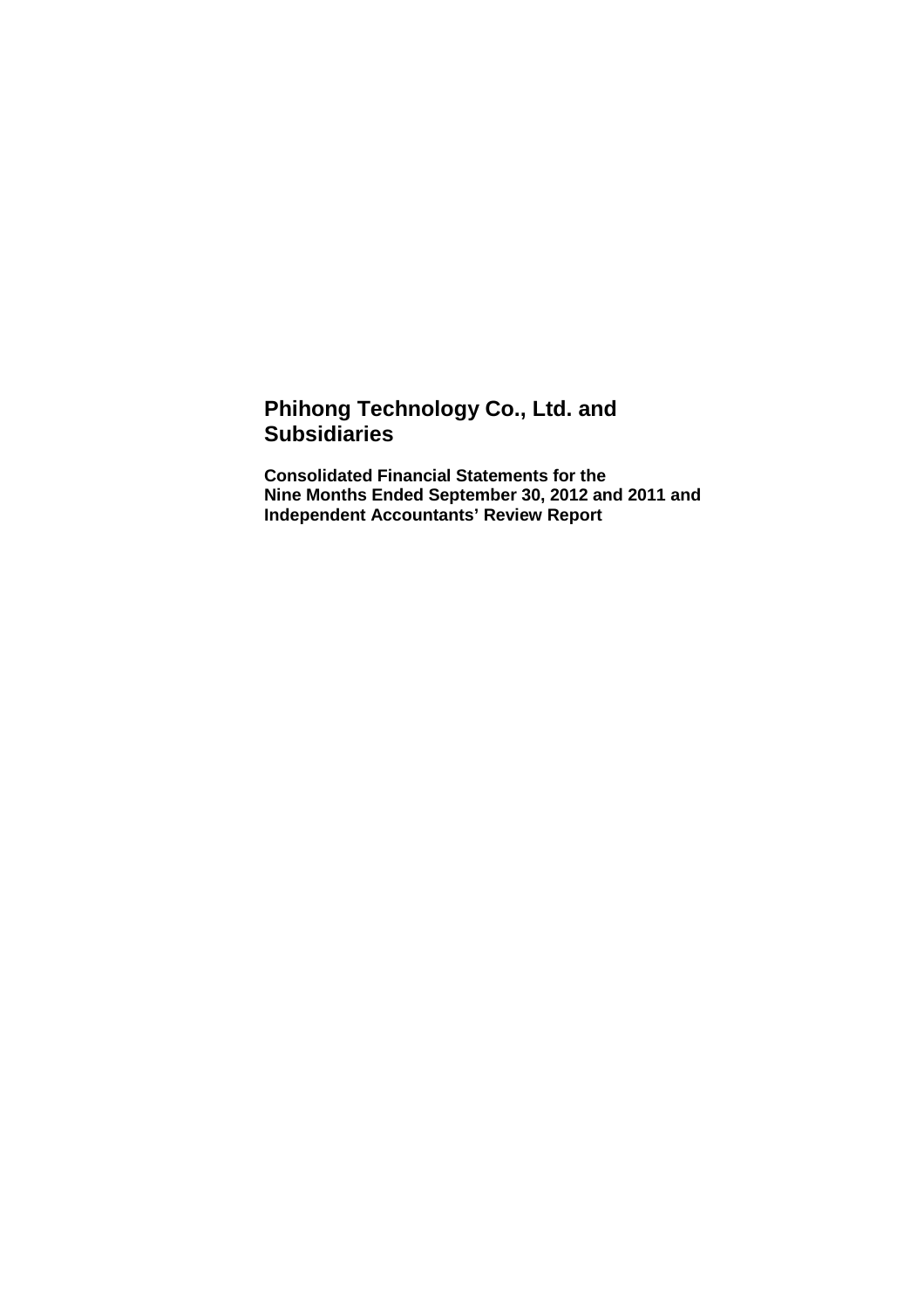#### **INDEPENDENT ACCOUNTANTS' REVIEW REPORT**

The Board of Directors and Stockholders Phihong Technology Co., Ltd.

We have reviewed the accompanying consolidated balance sheets of Phihong Technology Co., Ltd. and subsidiaries (collectively, the "Company") as of September 30, 2012 and 2011, and the related consolidated statements of income, changes in stockholders' equity and cash flows for the nine months then ended (all expressed in thousands of New Taiwan dollars). These consolidated financial statements are the responsibility of the Company's management. Our responsibility is to issue a report based on our reviews.

Except as discussed in the following paragraph, we conducted our reviews in accordance with Statement of Auditing Standards No. 36, "Review of Financial Statements," of the Republic of China. A review consists principally of applying analytical procedures to financial data and of making inquiries of persons responsible for financial and accounting matters. It is substantially less in scope than an audit conducted in accordance with generally accepted auditing standards, the objective of which is the expression of an opinion regarding the consolidated financial statements taken as a whole. Accordingly, we do not express an opinion on these consolidated financial statements.

As mentioned in Note 9 to the consolidated financial statements, long-term equity investments accounted for under the equity method for the nine months ended September 30, 2012 and 2011 were based on unreviewed financial statements. As of September 30, 2012 and 2011, the aggregate balances of the Company's investments in its investees whose financial statements have not been reviewed by independent accountants amounted to \$327,602 thousand and \$354,728 thousand, respectively. For the nine months ended September 30, 2012 and 2011, the Company's investment income from such investments amounted to \$2,003 thousand and \$16,659 thousand, respectively. Additionally, as mentioned in Note 1 to the consolidated financial statements, certain subsidiaries' assets amounted to \$103,490 thousand and \$115,730 thousand, which represented 1.08% and 1.09% of the consolidated total assets as of September 30, 2012 and 2011 were based on unreviewed financial statements of the subsidiary.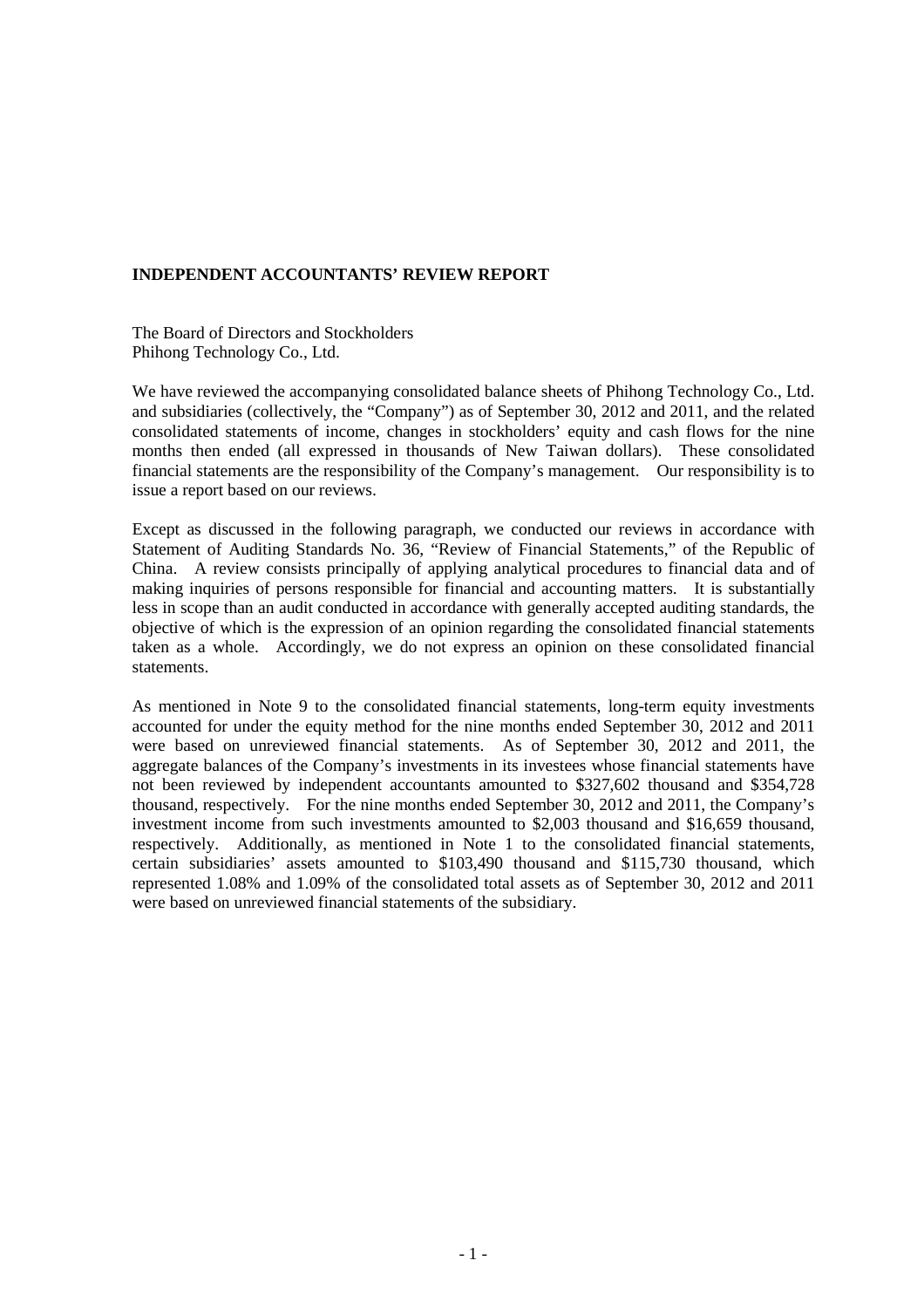Based on our reviews, except for the effects of such adjustments, if any, as might have been determined to be necessary had the long-term equity investments and investment income (loss) of investees mentioned above been recognized based on reviewed financial statements, we are not aware of any material modifications that should be made to the accompanying consolidated financial statements for them to be in conformity with the Guidelines Governing the Preparation of Financial Reports by Securities Issuers, the interpretation No. 0960064020 issued by Financial Supervisory Commission, Executive Yuan on November 15, 2007, and accounting principles generally accepted in the Republic of China.

October 26, 2012

#### *Notice to Readers*

*The accompanying consolidated financial statements are intended only to present the consolidated financial position, results of operations and cash flows in accordance with accounting principles and practices generally accepted in the Republic of China and not those of any other jurisdictions. The standards, procedures and practices to review such consolidated financial statements are those generally accepted and applied in the Republic of China.* 

*For the convenience of readers, the accountants' review report and the accompanying consolidated financial statements have been translated into English from the original Chinese version prepared and used in the Republic of China. If there is any conflict between the English version and the original Chinese version or any difference in the interpretation of the two versions, the Chinese-language accountants' review report and consolidated financial statements shall prevail. Also, as stated in Note 2 to the consolidated financial statements, the additional footnote disclosures that are not required under generally accepted accounting principles were not translated into English.*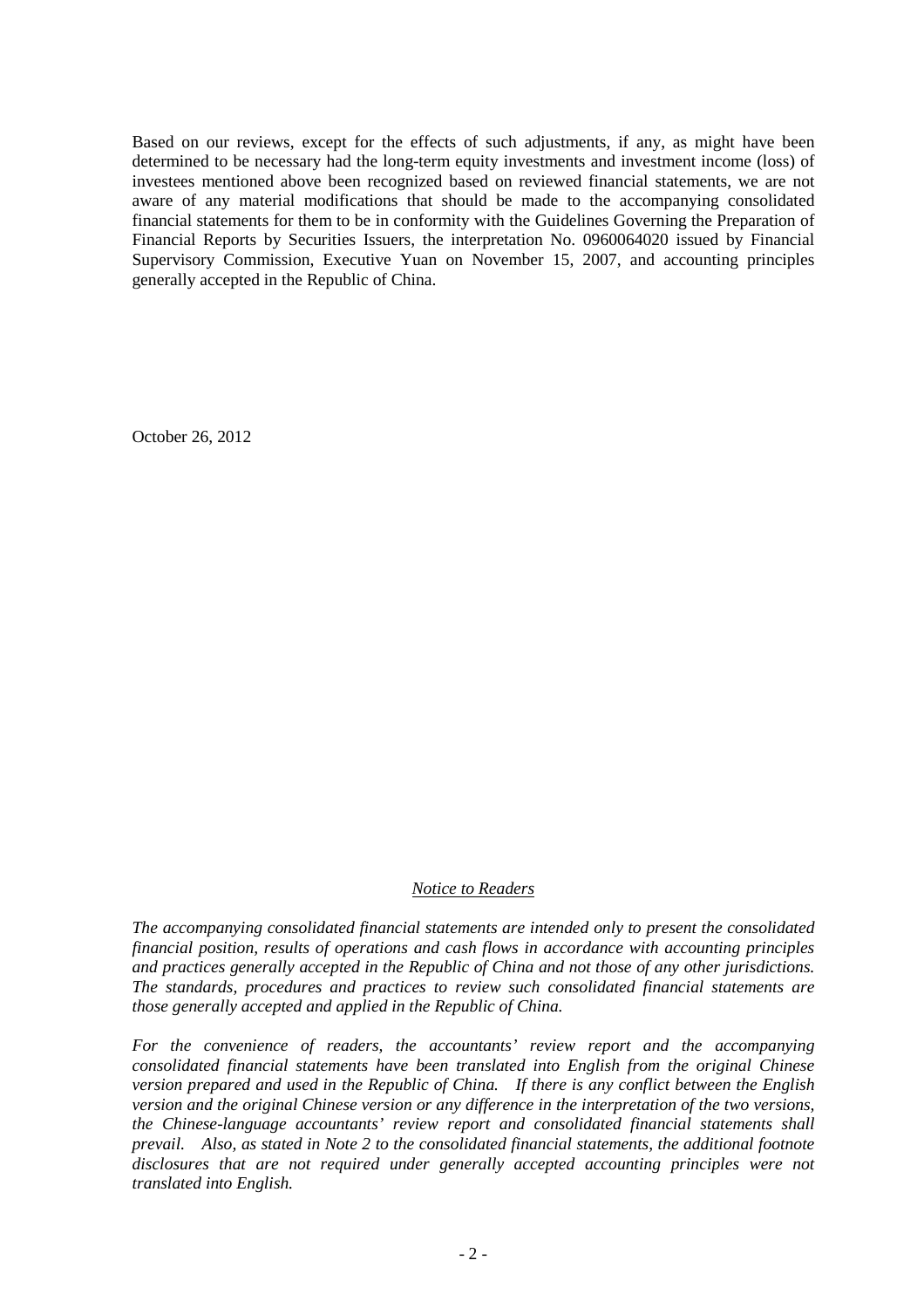| 2012            |                | 2011            |               |  |  |  |
|-----------------|----------------|-----------------|---------------|--|--|--|
| <b>Amount</b>   | $\frac{0}{0}$  | <b>Amount</b>   | $\frac{0}{0}$ |  |  |  |
|                 |                |                 |               |  |  |  |
| \$<br>2,013,839 | 21             | \$<br>1,999,642 | 19            |  |  |  |
| 40,568          |                | 28,938          |               |  |  |  |
| 136,473         | 2              | 66,520          | 1             |  |  |  |
| 1,101,889       | 12             | 1,560,386       | 15            |  |  |  |
| 35,739          |                | 52,363          |               |  |  |  |
|                 |                |                 |               |  |  |  |
| 3,328,508       | 35             | 3,707,849       | 35            |  |  |  |
|                 |                |                 |               |  |  |  |
| 200,000         | $\overline{c}$ | 200,000         | 2             |  |  |  |
|                 |                |                 |               |  |  |  |
|                 |                |                 |               |  |  |  |
| 65,064          | 1              | 64,216          | 1             |  |  |  |
| 987             |                | 932             |               |  |  |  |
| 69,592          | 1              | 69,732          | 1             |  |  |  |
| 50,485          |                | 49,052          |               |  |  |  |
|                 |                |                 |               |  |  |  |
| <u>186,128</u>  | 2              | 183,932         | 2             |  |  |  |
|                 |                |                 |               |  |  |  |
| 3,714,636       | 39             | 4,091,781       | 39            |  |  |  |
|                 |                |                 |               |  |  |  |

| 2,770,439       | 29  | 2,749,329  | 26           |
|-----------------|-----|------------|--------------|
| 225,572         | 2   | 203,406    | 2            |
| 661,582         | 7   | 661,582    | 6            |
| 48,234          | 1   | 48,234     | $\mathbf{1}$ |
| 11,305          |     | 11,132     |              |
| 13,243          |     | 13,243     |              |
| 1,052,192       | 11  | 909,627    | 9            |
| 927,278         | 10  | 1,641,119  | 15           |
| 124,027         | 1   | 250,163    | 2            |
| (17,772)        |     | (21, 783)  |              |
| 10,968          |     | 10,968     |              |
| 5,827,068       | 61  | 6,477,020  | 61           |
| 5,827,068       | 61  | 6,477,020  | 61           |
| (3,785)         |     | 15,718     |              |
| \$<br>9,537,919 | 100 | 10,584,519 | 100          |

## **CONSOLIDATED BALANCE SHEETS SEPTEMBER 30, 2012 AND 2011 (In Thousands of New Taiwan Dollars, Except Par Value) (Reviewed, Not Audited)**

|                                                          | 2012        |                           | 2011         |               |                                                                 | 2012         |                          | 2011         |                 |
|----------------------------------------------------------|-------------|---------------------------|--------------|---------------|-----------------------------------------------------------------|--------------|--------------------------|--------------|-----------------|
| <b>ASSETS</b>                                            | Amount      | $\frac{0}{0}$             | Amount       | $\frac{0}{0}$ | <b>LIABILITIES AND STOCKHOLDERS' EQUITY</b>                     | Amount       | $\frac{6}{6}$            | Amount       | $\frac{0}{0}$   |
| <b>CURRENT ASSETS</b>                                    |             |                           |              |               | <b>CURRENT LIABILITIES</b>                                      |              |                          |              |                 |
| Cash and cash equivalents (Note 4)                       | \$1,598,649 | 17                        | \$1,811,114  | 17            | Accounts payable                                                | \$ 2,013,839 | 21                       | \$1,999,642  | 19              |
| Accounts receivable (Note 5)                             | 1,868,592   | 20                        | 2,123,611    | 20            | Accounts payable to related parties (Note 19)                   | 40,568       | $\sim$                   | 28,938       |                 |
| Other financial assets, current                          | 30,497      | $\overline{a}$            | 44,958       | $\sim$        | Income tax payable (Note 16)                                    | 136,473      | 2                        | 66,520       |                 |
| Inventories (Note 6)                                     | 1,624,495   | 17                        | 2,157,311    | 20            | Other payables (Note 11)                                        | 1,101,889    | 12                       | 1,560,386    | 15              |
| Deferred income tax asset, current (Note 16)             | 38,990      | $\sim$                    | 59,565       |               | Other current liabilities                                       | 35,739       | $\sim$                   | 52,363       |                 |
| Other current assets                                     | 317,538     | $\overline{\phantom{0}3}$ | 164,483      | $\sqrt{2}$    |                                                                 |              |                          |              |                 |
| Total current assets                                     | 5,478,761   | $-57$                     | 6,361,042    | $-60$         | Total current liabilities                                       | 3,328,508    | $-35$                    | 3,707,849    | <u>35</u>       |
|                                                          |             |                           |              |               | <b>LONG-TERM LIABILITIES</b>                                    |              |                          |              |                 |
| FUNDS AND LONG-TERM INVESTMENTS                          |             |                           |              |               | Long-term debts (Note 12)                                       | 200,000      | $\sqrt{2}$               | 200,000      |                 |
| Available-for-sale financial assets, noncurrent (Note 7) | 31,458      | $\overline{\phantom{a}}$  | 31,579       |               |                                                                 |              |                          |              |                 |
| Financial assets carried at cost, noncurrent (Note 8)    | 90,945      |                           | 116,254      |               | OTHER LIABILITIES                                               |              |                          |              |                 |
| Long-term equity investments at equity method (Note 9)   | 327,602     |                           | 354,728      |               | Accrued pension cost                                            | 65,064       |                          | 64,216       |                 |
|                                                          |             |                           |              |               | Advance deposits received                                       | 987          | $\overline{\phantom{a}}$ | 932          |                 |
| Total funds and long-term investments                    | 450,005     | $\overline{\phantom{0}5}$ | 502,561      | $-5$          | Deferred income tax liabilities, noncurrent (Note 16)           | 69,592       |                          | 69,732       |                 |
|                                                          |             |                           |              |               | Others                                                          | 50,485       | $\equiv$                 | 49,052       |                 |
| PROPERTY, PLANT AND EQUIPMENT (Note 10)                  |             |                           |              |               |                                                                 |              |                          |              |                 |
| Cost                                                     | 5,638,730   | 59                        | 5,564,504    | 52            | Total other liabilities                                         | 186,128      | $\sqrt{2}$               | 183,932      |                 |
| Less accumulated depreciation                            | (2,373,526) | (25)                      | (2,128,941)  | (20)          |                                                                 |              |                          |              |                 |
| Prepayments for purchase of equipment                    | 170,226     | $\overline{\phantom{0}2}$ | 69,211       |               | Total liabilities                                               | 3,714,636    | $-39$                    | 4,091,781    | $-39$           |
| Property, plant and equipment, net                       | 3,435,430   | $\frac{36}{2}$            | 3,504,774    | $-33$         | STOCKHOLDERS' EQUITY OF PARENT COMPANY                          |              |                          |              |                 |
|                                                          |             |                           |              |               | Capital stock, \$10 par value (Note 13)                         |              |                          |              |                 |
| <b>INTANGIBLE ASSETS</b>                                 |             |                           |              |               | Authorized - 600,000 thousand shares at September 30, 2012 and  |              |                          |              |                 |
| Computer software                                        | 32,596      |                           | 17,789       |               | 2011                                                            |              |                          |              |                 |
| Goodwill                                                 |             | $\overline{\phantom{a}}$  | 1,398        |               | Issued - 277,044 thousand shares and 274,933 thousand shares at |              |                          |              |                 |
| Land use rights                                          | 111,636     |                           | 118,055      |               | September 30, 2012 and 2011                                     | 2,770,439    | 29                       | 2,749,329    | 26              |
|                                                          |             |                           |              |               | Capital surplus                                                 |              |                          |              |                 |
| Total intangible assets                                  | 144,232     | $\overline{2}$            | 137,242      |               | Additional paid-in capital - common stock                       | 225,572      | 2                        | 203,406      |                 |
|                                                          |             |                           |              |               | Additional paid-in capital - bond conversion                    | 661,582      | $\overline{7}$           | 661,582      |                 |
| <b>OTHER ASSETS</b>                                      |             |                           |              |               | Treasury stock transactions                                     | 48,234       |                          | 48,234       |                 |
| Deferred charges                                         |             |                           | 2,657        |               | From long-term equity investments                               | 11,305       | $\sim$                   | 11,132       |                 |
| Refundable deposits                                      | 29,357      | $\overline{\phantom{a}}$  | 29,701       |               | Interest payable from bond conversion                           | 13,243       | $\overline{\phantom{a}}$ | 13,243       |                 |
| Others                                                   | 134         |                           | 46,542       |               | Retained earnings (Note 15)                                     |              |                          |              |                 |
|                                                          |             |                           |              |               | Legal reserve                                                   | 1,052,192    | 11                       | 909,627      |                 |
| Total other assets                                       | 29,491      |                           | 78,900       |               | Unappropriated earnings<br>Other equity                         | 927,278      | 10                       | 1,641,119    | 15              |
|                                                          |             |                           |              |               | Cumulative translation adjustments                              | 124,027      |                          | 250,163      |                 |
|                                                          |             |                           |              |               | Unrealized loss on financial instruments                        | (17,772)     | $\sim$                   | (21,783)     |                 |
|                                                          |             |                           |              |               | Unrealized revaluation increment                                | 10,968       |                          | 10,968       |                 |
|                                                          |             |                           |              |               | Total stockholders' equity of parent company                    | 5,827,068    | 61                       | 6,477,020    | 61              |
|                                                          |             |                           |              |               | Total stockholders' equity                                      | 5,827,068    | $-61$                    | 6,477,020    | $-61$           |
|                                                          |             |                           |              |               | MINORITY INTEREST                                               |              |                          | 15,718       |                 |
|                                                          |             |                           |              |               |                                                                 | (3,785)      | $\equiv$                 |              |                 |
| <b>TOTAL</b>                                             | \$9,537,919 | 100                       | \$10,584,519 | 100           | <b>TOTAL</b>                                                    | \$9,537,919  | 100                      | \$10,584,519 | 10 <sub>C</sub> |

The accompanying notes are an integral part of the consolidated financial statements.

(With Deloitte & Touche review report dated October 26, 2012)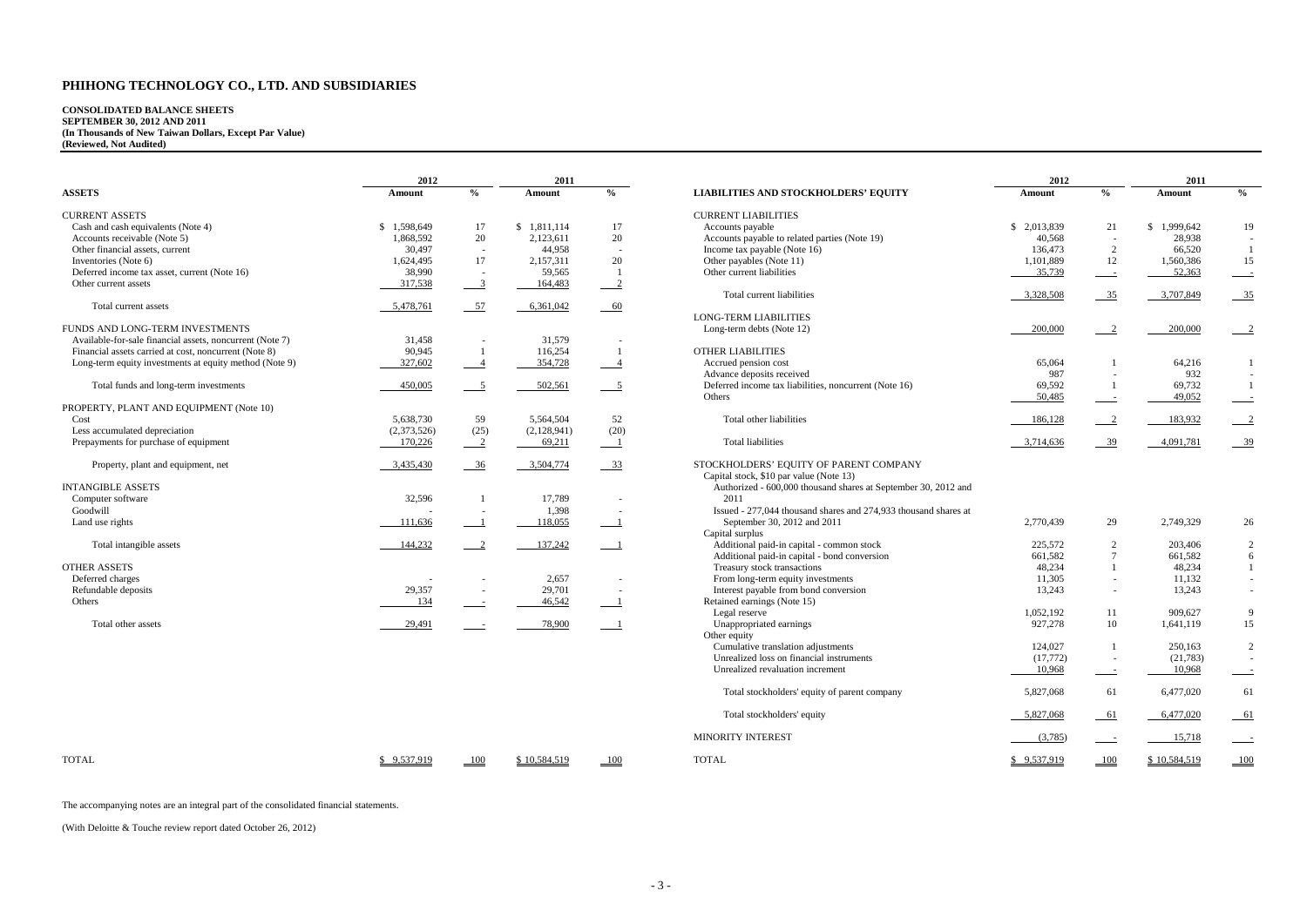#### **CONSOLIDATED STATEMENTS OF INCOME NINE MONTHS ENDED SEPTEMBER 30, 2012 AND 2011 (In Thousands of New Taiwan Dollars, Except Earnings Per Share) (Reviewed, Not Audited)**

|                                                   | 2012            |                | 2011          |                |  |
|---------------------------------------------------|-----------------|----------------|---------------|----------------|--|
|                                                   | <b>Amount</b>   | $\frac{0}{0}$  | <b>Amount</b> | $\frac{0}{0}$  |  |
| <b>GROSS SALES AND REVENUES</b>                   | \$<br>8,880,780 | 100            | \$11,063,804  | 100            |  |
| LESS SALES RETURNS AND ALLOWANCES                 |                 |                | (41,201)      |                |  |
| NET SALES AND REVENUES                            | 8,880,780       | 100            | 11,022,603    | 100            |  |
| COST OF GOODS SOLD                                | 7,108,104       | 80             | 8,176,134     | - 74           |  |
| <b>GROSS PROFIT</b>                               | 1,772,676       | 20             | 2,846,469     | 26             |  |
| OPERATING EXPENSES                                |                 |                |               |                |  |
| Sales and marketing                               | 607,515         | $\overline{7}$ | 731,820       | 7              |  |
| General and administration                        | 406,272         | 5              | 437,425       | $\overline{4}$ |  |
| Research and development                          | 377,646         | $\overline{4}$ | 470,525       | $\overline{4}$ |  |
|                                                   |                 |                |               |                |  |
| Total operating expenses                          | 1,391,433       | 16             | 1,639,770     | 15             |  |
| <b>INCOME FROM OPERATIONS</b>                     | 381,243         | $\overline{4}$ | 1,206,699     | 11             |  |
| NONOPERATING INCOME AND GAINS                     |                 |                |               |                |  |
| Interest income                                   | 12,638          |                | 10,197        |                |  |
| Investment income recognized under equity method, |                 |                |               |                |  |
| net (Note 9)                                      | 2,003           |                | 16,659        |                |  |
| Dividend income                                   | 4,927           |                | 4,776         |                |  |
| Gain on disposal of investment (Note 7)           |                 |                | 213,370       | $\overline{c}$ |  |
| Foreign exchange gain, net                        |                 |                | 76,619        | 1              |  |
| Gain on reversal of bad debts                     | 20,519          | 1              |               |                |  |
| Others                                            | 96,234          | 1              | 118,141       |                |  |
|                                                   |                 |                |               |                |  |
| Total nonoperating income and gains               | 136,321         | $\overline{2}$ | 439,762       | 4              |  |
| NONOPERATING EXPENSES AND LOSSES                  |                 |                |               |                |  |
| Interest expense                                  | 3,069           |                | 3,023         |                |  |
| Loss on disposal of property, plant and equipment | 17,474          |                | 10,443        |                |  |
| Foreign exchange loss, net                        | 63,558          |                |               |                |  |
| Impairment loss (Note 8)                          |                 |                | 31,969        | 1              |  |
| Others                                            | 13,867          |                | 31,670        |                |  |
|                                                   |                 |                |               |                |  |
| Total nonoperating expenses and losses            | 97,968          | 1              | 77,105        |                |  |
|                                                   |                 |                |               | (Continued)    |  |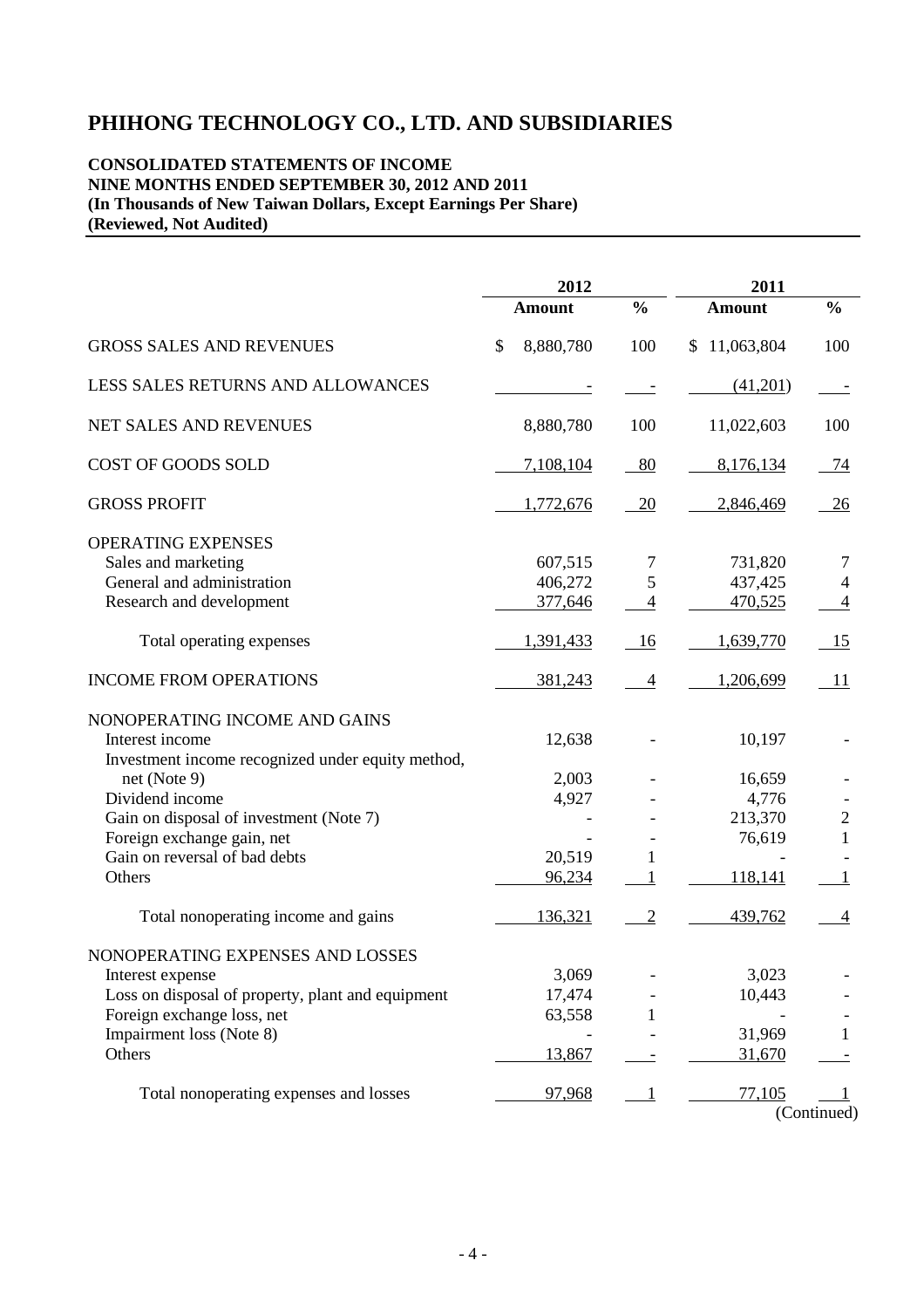#### **CONSOLIDATED STATEMENTS OF INCOME NINE MONTHS ENDED SEPTEMBER 30, 2012 AND 2011 (In Thousands of New Taiwan Dollars, Except Earnings Per Share) (Reviewed, Not Audited)**

|                                                                                                                                        | 2012                                         |                                             |                                                    | 2011                                        |
|----------------------------------------------------------------------------------------------------------------------------------------|----------------------------------------------|---------------------------------------------|----------------------------------------------------|---------------------------------------------|
|                                                                                                                                        | Amount                                       | $\frac{0}{0}$                               | <b>Amount</b>                                      | $\frac{0}{0}$                               |
| <b>INCOME BEFORE INCOME TAX</b>                                                                                                        | \$<br>419,596                                | 5                                           | \$<br>1,569,356                                    | 14                                          |
| PROVISION FOR INCOME TAX (Note 16)                                                                                                     | (195,516)                                    | (2)                                         | (345, 655)                                         | (3)                                         |
| <b>CONSOLIDATED NET INCOME</b>                                                                                                         | 224,080                                      | 3                                           | 1,223,701<br>\$                                    | $\_11$                                      |
| <b>ATTRIBUTED TO</b><br>Parent company's shareholders<br>Minority interest                                                             | \$<br>237,450<br>(13,370)<br>224,080         | 3<br>3                                      | $\mathcal{S}$<br>1,238,410<br>(14,709)<br>.223,701 | 11<br>$\perp$                               |
|                                                                                                                                        | 2012                                         |                                             |                                                    | 2011                                        |
|                                                                                                                                        | <b>Before</b><br><b>Income</b><br><b>Tax</b> | <b>After</b><br><b>Income</b><br><b>Tax</b> | <b>Before</b><br><b>Income</b><br><b>Tax</b>       | <b>After</b><br><b>Income</b><br><b>Tax</b> |
| <b>BASIC EARNINGS PER SHARE (Note 17)</b><br>Included income for minority interest<br>Attributed to shareholders of the parent company | \$<br>1.52                                   | 0.81<br>0.86                                | 5.71<br>S                                          | 4.45<br>\$<br>4.51                          |
| DILUTED EARNINGS PER SHARE (Note 17)<br>Included income for minority interest<br>Attributed to shareholders of the parent company      | 1.49                                         | 0.80<br>0.85                                | 5.52                                               | 4.30<br>4.35                                |

The accompanying notes are an integral part of the consolidated financial statements.

(With Deloitte & Touche review report dated October 26, 2012) (Concluded)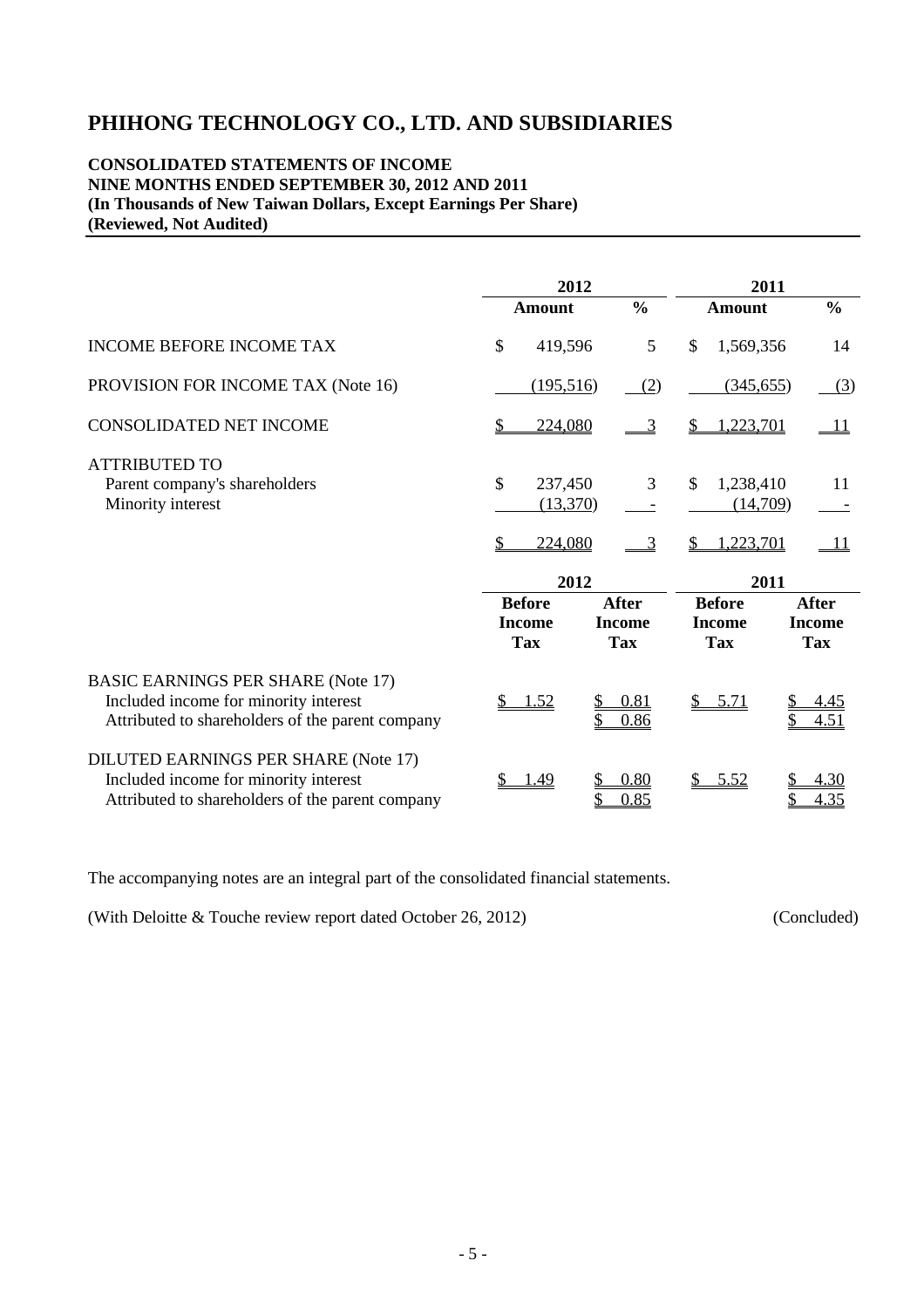**CONSOLIDATED STATEMENTS OF CHANGES IN STOCKHOLDERS' EQUITY NINE MONTHS ENDED SEPTEMBER 30, 2012 AND 2011 (In Thousands of New Taiwan Dollars) (Reviewed, Not Audited)** 

|                                                                                 |                      |                                                            |                                                               |                                              | <b>Capital Surplus</b>                       |                                                |                                                    |                      |                                                               |                                                               | <b>Other Equity</b>                               |                                                             |                                            |                      |
|---------------------------------------------------------------------------------|----------------------|------------------------------------------------------------|---------------------------------------------------------------|----------------------------------------------|----------------------------------------------|------------------------------------------------|----------------------------------------------------|----------------------|---------------------------------------------------------------|---------------------------------------------------------------|---------------------------------------------------|-------------------------------------------------------------|--------------------------------------------|----------------------|
|                                                                                 |                      | <b>Capital Stock</b>                                       |                                                               | <b>Additional</b>                            |                                              |                                                |                                                    |                      |                                                               |                                                               | <b>Unrealized</b>                                 |                                                             |                                            |                      |
|                                                                                 | <b>Capital Stock</b> | Advanced<br><b>Collections for</b><br><b>Common Stocks</b> | <b>Additional</b><br><b>Paid-in Capital</b><br>- Common stock | Paid-in<br><b>Capital-Bond</b><br>Conversion | <b>Treasury Stock</b><br><b>Transactions</b> | From Long-term<br>Equity<br><b>Investments</b> | <b>Interest Payable</b><br>from Bond<br>Conversion | <b>Legal Reserve</b> | <b>Retained Earnings</b><br>Unappropriated<br><b>Earnings</b> | <b>Cumulative</b><br><b>Translation</b><br><b>Adjustments</b> | (Loss) Gain on<br>Financial<br><b>Instruments</b> | <b>Unrealized</b><br><b>Revaluation</b><br><b>Increment</b> | <b>Minority Interest</b>                   | Total                |
| <b>BALANCE, JANUARY 1, 2012</b>                                                 | \$ 2,749,329         | 16,154<br>-S                                               | 203,406<br>\$                                                 | \$661,582                                    | 48,234<br>-S                                 | 11,305<br>-S                                   | 13,243<br>$\mathbb{S}$                             | 909,627<br>\$        | \$1,828,362                                                   | \$ 250,296                                                    | (22, 304)<br>\$                                   | 10,968<br>S.                                                | 9,643<br>-S                                | \$ 6,689,845         |
| Appropriation of 2011 net income<br>(Note $15$ )                                |                      |                                                            |                                                               |                                              |                                              |                                                |                                                    |                      |                                                               |                                                               |                                                   |                                                             |                                            |                      |
| Legal reserve<br>Cash dividends                                                 |                      |                                                            |                                                               |                                              |                                              |                                                |                                                    | 142,565              | (142, 565)<br>(995, 969)                                      |                                                               |                                                   |                                                             |                                            | $\sim$<br>(995, 969) |
| Advanced collections for common stock<br>transferred to capital stock (Note 13) | 7,880                | (16, 154)                                                  | 8,274                                                         |                                              |                                              |                                                |                                                    |                      |                                                               |                                                               |                                                   |                                                             |                                            | $\sim$               |
| Employee stock option (Note 14)                                                 | 13,230               | $\overline{\phantom{a}}$                                   | 13,892                                                        |                                              |                                              |                                                |                                                    |                      |                                                               |                                                               |                                                   |                                                             |                                            | 27,122               |
| Recognition of unrealized loss on<br>investee's financial instruments           |                      |                                                            |                                                               |                                              |                                              |                                                |                                                    |                      |                                                               |                                                               | (2,764)                                           |                                                             |                                            | (2,764)              |
| Unrealized gain on available-for-sale<br>financial assets                       |                      |                                                            |                                                               |                                              |                                              |                                                |                                                    |                      |                                                               |                                                               | 7,296                                             |                                                             |                                            | 7,296                |
| Translation adjustments on long-term<br>equity investments                      |                      |                                                            |                                                               |                                              |                                              |                                                |                                                    |                      |                                                               | (126, 269)                                                    |                                                   |                                                             |                                            | (126, 269)           |
| Changes of minority interest                                                    |                      |                                                            |                                                               |                                              |                                              |                                                |                                                    |                      |                                                               |                                                               |                                                   |                                                             | (58)                                       | (58)                 |
| Net income for the nine months ended<br>September 30, 2012                      |                      |                                                            |                                                               |                                              |                                              |                                                |                                                    |                      | 237,450                                                       |                                                               |                                                   |                                                             | (13,370)                                   | 224,080              |
| BALANCE, SEPTEMBER 30, 2012                                                     | \$ 2,770,439         |                                                            | 225,572                                                       | \$661,582                                    | 48,234                                       | 11,305                                         | 13,243<br>$\mathbb{S}$                             | \$1,052,192          | \$927,278                                                     | $\frac{$124,027}{}$                                           | (17,772)<br>S.                                    | 10,968<br>$\mathbb{S}^-$                                    | (3,785)<br>$\frac{\mathsf{S}}{\mathsf{S}}$ | \$5,823,283          |
| BALANCE, JANUARY 1, 2011                                                        | \$2,725,939          | 17,520<br>\$                                               | 175,659<br>\$                                                 | \$661,582                                    | 48,234<br><sup>\$</sup>                      | 11,132<br>-S                                   | 13,243<br>$\mathbb{S}$                             | \$748,423            | \$1,621,692                                                   | (27,030)<br>$\mathbb{S}$                                      | 185,552<br>\$                                     | 10,968<br>\$                                                | 29,898<br>\$                               | \$6,222,812          |
| Appropriation of 2010 net income<br>(Note 15)<br>Legal reserve                  |                      |                                                            |                                                               |                                              |                                              |                                                |                                                    | 161,204              | (161,204)                                                     |                                                               |                                                   |                                                             |                                            | $\sim$               |
| Cash dividends                                                                  |                      |                                                            |                                                               |                                              |                                              |                                                |                                                    |                      | (1,057,779)                                                   |                                                               |                                                   |                                                             |                                            | (1,057,779)          |
| Advanced collections for common stock<br>transferred to capital stock (Note 13) | 8,000                | (17,520)                                                   | 9,520                                                         |                                              |                                              |                                                |                                                    |                      |                                                               |                                                               |                                                   |                                                             |                                            | $\sim$               |
| Employee stock option (Note 14)                                                 | 15,390               |                                                            | 18,227                                                        |                                              |                                              |                                                |                                                    |                      |                                                               |                                                               |                                                   |                                                             |                                            | 33,617               |
| Recognized of unrealized loss on<br>investee's financial instruments            |                      |                                                            |                                                               |                                              |                                              |                                                |                                                    |                      |                                                               |                                                               | (180,010)                                         |                                                             |                                            | (180,010)            |
| Unrealized loss on available-for-sale<br>financial instrument                   |                      |                                                            |                                                               |                                              |                                              |                                                |                                                    |                      |                                                               |                                                               | (27, 325)                                         |                                                             |                                            | (27, 325)            |
| Translation adjustments on long-term<br>equity investments                      |                      |                                                            |                                                               |                                              |                                              |                                                |                                                    |                      |                                                               | 277,193                                                       |                                                   |                                                             | $\overline{\phantom{a}}$                   | 277,193              |
| Changes of minority interest                                                    |                      |                                                            |                                                               |                                              |                                              |                                                |                                                    |                      |                                                               |                                                               |                                                   |                                                             | 529                                        | 529                  |
| Net income for the nine months ended<br>September 30, 2011                      |                      |                                                            |                                                               |                                              |                                              |                                                |                                                    |                      | $-1,238,410$                                                  |                                                               |                                                   |                                                             | (14,709)                                   | 1,223,701            |
| BALANCE, SEPTEMBER 30, 2011                                                     | \$ 2,749,329         |                                                            | 203,406<br>$\mathbb{Z}$                                       | \$661,582                                    | 48,234                                       | 11,132                                         | 13,243                                             | \$909,627            | \$1,641,119                                                   | $\frac{$250,163}{}$                                           | (21,783)                                          | 10,968                                                      | 15,718<br>$\frac{\S}{}$                    | \$ 6,492,738         |

The accompanying notes are an integral part of the consolidated financial statements.

(With Deloitte & Touche review report dated October 26, 2012)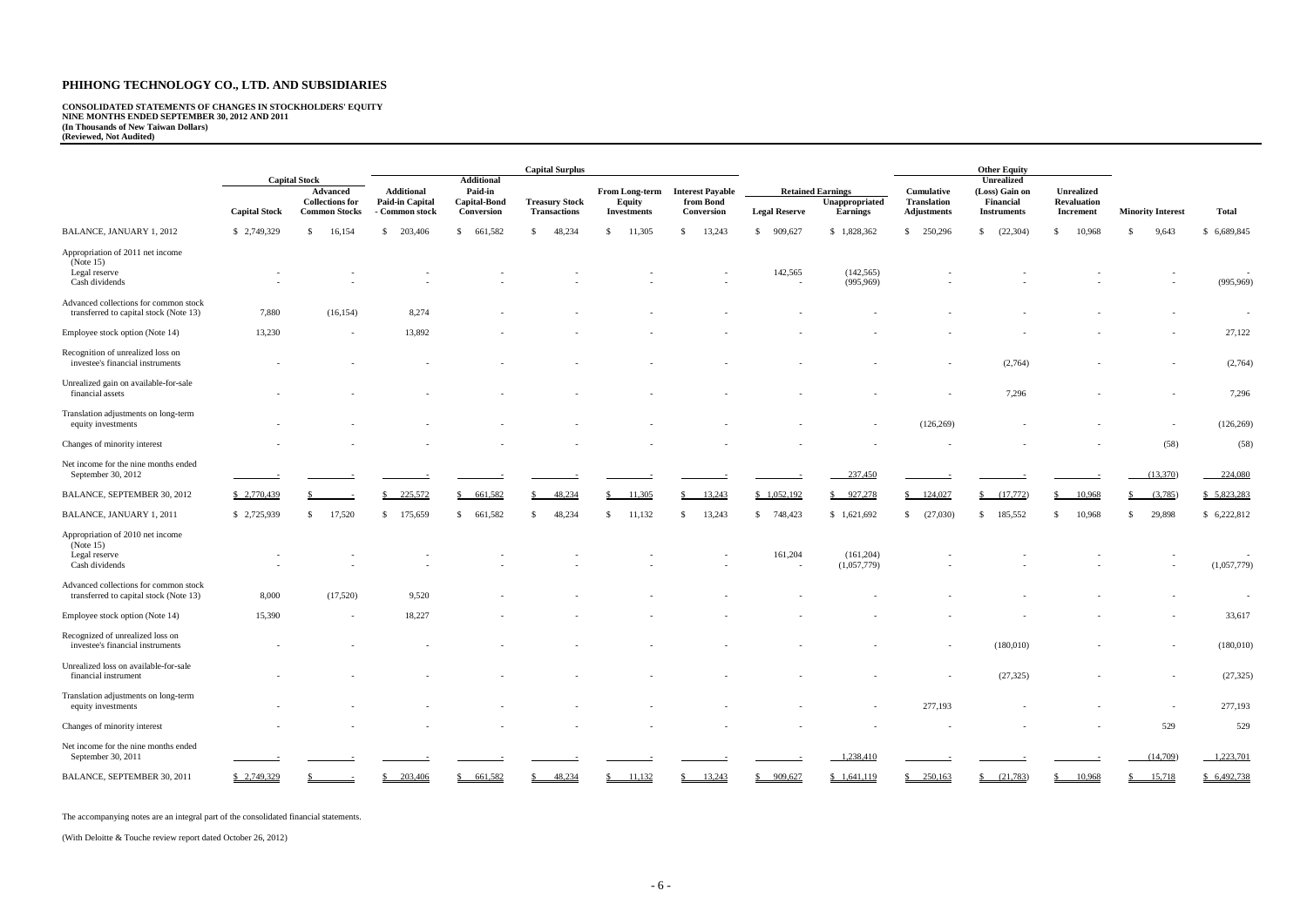#### **CONSOLIDATED STATEMENTS OF CASH FLOWS NINE MONTHS ENDED SEPTEMBER 30, 2012 AND 2011 (In Thousands of New Taiwan Dollars) (Reviewed, Not Audited)**

|                                                                       | 2012          | 2011        |  |
|-----------------------------------------------------------------------|---------------|-------------|--|
| CASH FLOWS FROM OPERATING ACTIVITIES                                  |               |             |  |
| Consolidated net income                                               | \$<br>224,080 | \$1,223,701 |  |
| Adjustments to reconcile consolidated net income to net cash provided |               |             |  |
| by operating activities                                               |               |             |  |
| Depreciation and amortization                                         | 355,348       | 301,126     |  |
| (Recovery from) provision for loss on doubtful accounts               | (19,651)      | 4,297       |  |
| Investment income recognized under the equity method                  | (2,003)       | (16, 659)   |  |
| Cash dividend received from equity-method investees                   | 16,261        | 23,254      |  |
| <b>Impairment</b> loss                                                |               | 31,969      |  |
| Net loss on disposal of property, plant and equipment                 | 17,474        | 10,443      |  |
| Net gain on disposal of investments                                   |               | (213,370)   |  |
| Net changes in operating assets and liabilities                       |               |             |  |
| Accounts receivable                                                   | 87,167        | (316,240)   |  |
| Other financial assets, current                                       | 55,783        | 165,953     |  |
| Inventories                                                           | 455,505       | 331,837     |  |
| Deferred income tax asset, current                                    | 16,870        | 56,585      |  |
| Other current assets                                                  | (98, 420)     | (49, 820)   |  |
| Other assets                                                          | 18,172        | (45, 838)   |  |
| Notes payable                                                         |               | (23)        |  |
| Accounts payable                                                      | (14, 858)     | (392, 191)  |  |
| Accounts payable to related parties                                   | 4,629         | 28,934      |  |
| Income tax payable                                                    | (68, 159)     | (306, 376)  |  |
| Other payables                                                        | (122,790)     | 175,343     |  |
| Other current liabilities                                             | (30, 586)     | 10,571      |  |
| Reserve for retirement plan                                           | 416           | 1,331       |  |
| Deferred income tax liability, noncurrent                             | (70)          | (210)       |  |
| Other liabilities                                                     | 1,433         | 15,000      |  |
| Net cash provided by operating activities                             | 896,601       | 1,039,617   |  |
| CASH FLOWS FROM INVESTING ACTIVITIES                                  |               |             |  |
| Increase in available-for-sale financial assets                       |               | (33,042)    |  |
| Proceeds from disposal of available-for-sale financial assets         |               | 517,466     |  |
| Acquisition of investments accounted for by equity method             |               | (150,000)   |  |
| Decrease and return the capital from investees                        | 22,483        | 41,128      |  |
| Acquisition of property, plant and equipment                          | (441,749)     | (522, 268)  |  |
| Proceeds from disposal of property, plant and equipment               | 2,534         | 12,230      |  |
| Decrease (increase) in refundable deposits                            | 3,081         | (845)       |  |
| Increase in deferred charges                                          |               | (13,079)    |  |
| Increase in intangible asset - computer software                      | (16,909)      | (7,267)     |  |
|                                                                       |               |             |  |
| Net cash used in investing activities                                 | (430,560)     | (155,677)   |  |
|                                                                       |               | (Continued) |  |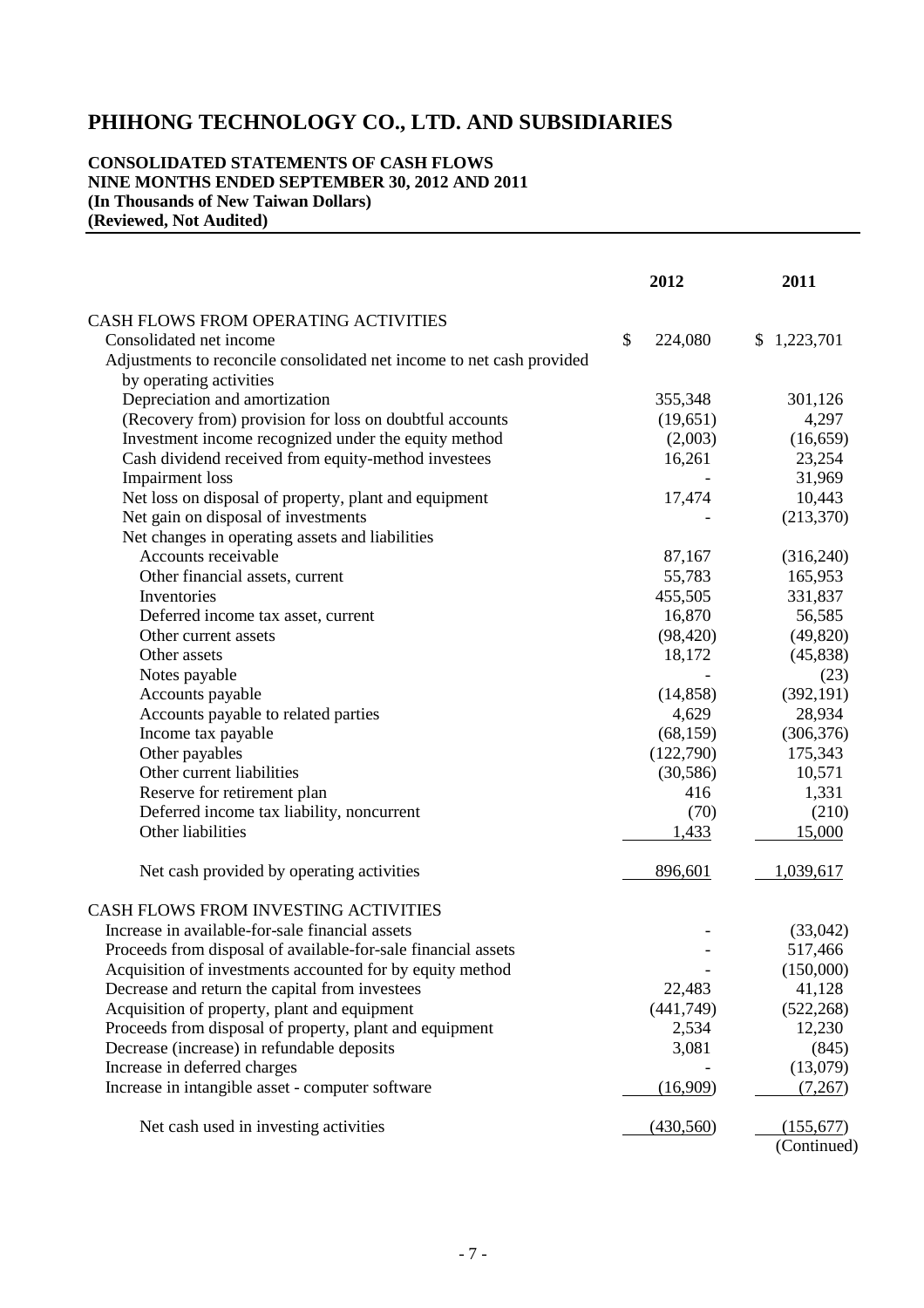#### **CONSOLIDATED STATEMENTS OF CASH FLOWS NINE MONTHS ENDED SEPTEMBER 30, 2012 AND 2011 (In Thousands of New Taiwan Dollars) (Reviewed, Not Audited)**

|                                                                                                                                                                                                                                                                                 | 2012                                                  | 2011                                        |
|---------------------------------------------------------------------------------------------------------------------------------------------------------------------------------------------------------------------------------------------------------------------------------|-------------------------------------------------------|---------------------------------------------|
| CASH FLOWS FROM FINANCING ACTIVITIES<br>Employee stock options<br>Cash dividends<br>Decrease in advanced deposits received<br>Changes of minority interest                                                                                                                      | $\mathcal{S}$<br>27,122<br>(995,969)<br>(141)<br>(58) | \$<br>33,617<br>(1,057,779)<br>(515)<br>529 |
| Net cash used in financing activities                                                                                                                                                                                                                                           | (969, 046)                                            | (1,024,148)                                 |
| EFFECT OF EXCHANGE RATE CHANGES                                                                                                                                                                                                                                                 | (17, 732)                                             | 61,078                                      |
| NET DECREASE IN CASH AND CASH EQUIVALENTS                                                                                                                                                                                                                                       | (520, 737)                                            | (79, 130)                                   |
| CASH AND CASH EQUIVALENTS, BEGINNING OF PERIOD                                                                                                                                                                                                                                  | 2,119,386                                             | 1,890,244                                   |
| CASH AND CASH EQUIVALENTS, END OF PERIOD                                                                                                                                                                                                                                        | 1,598,649                                             | \$1,811,114                                 |
| SUPPLEMENTAL DISCLOSURE OF CASH FLOW INFORMATION<br>Cash paid during the period<br>Interest (excluding interest capitalized)<br>Income tax                                                                                                                                      | 2,589<br>\$<br>\$<br>219,966                          | 2,224<br>595,655                            |
| NONCASH INVESTING AND FINANCING ACTIVITIES<br>Translation adjustments on long-term equity investments<br>Recognized unrealized loss on financial instruments of investees<br>Change in unrealized loss on available-for-sale financial instruments                              | (126, 269)<br>2,764<br>(7,296)                        | 277,193<br>180,010<br>27,325                |
| ACQUISITION OF PROPERTY, PLANT AND EQUIPMENT<br>Increase in property, plant and equipment acquired<br>Add payables for acquisition of property, plant and equipment,<br>beginning of period<br>Less payables for acquisition of property, plant and equipment, end of<br>period | \$<br>441,683<br>256<br>(190)                         | \$<br>522,568<br>1,352<br>(1,652)           |
| Cash paid for acquisition of property, plant and equipment                                                                                                                                                                                                                      | \$<br>441,749                                         | \$<br>522,268                               |

The accompanying notes are an integral part of the consolidated financial statements.

(With Deloitte & Touche review report dated October 26, 2012) (Concluded)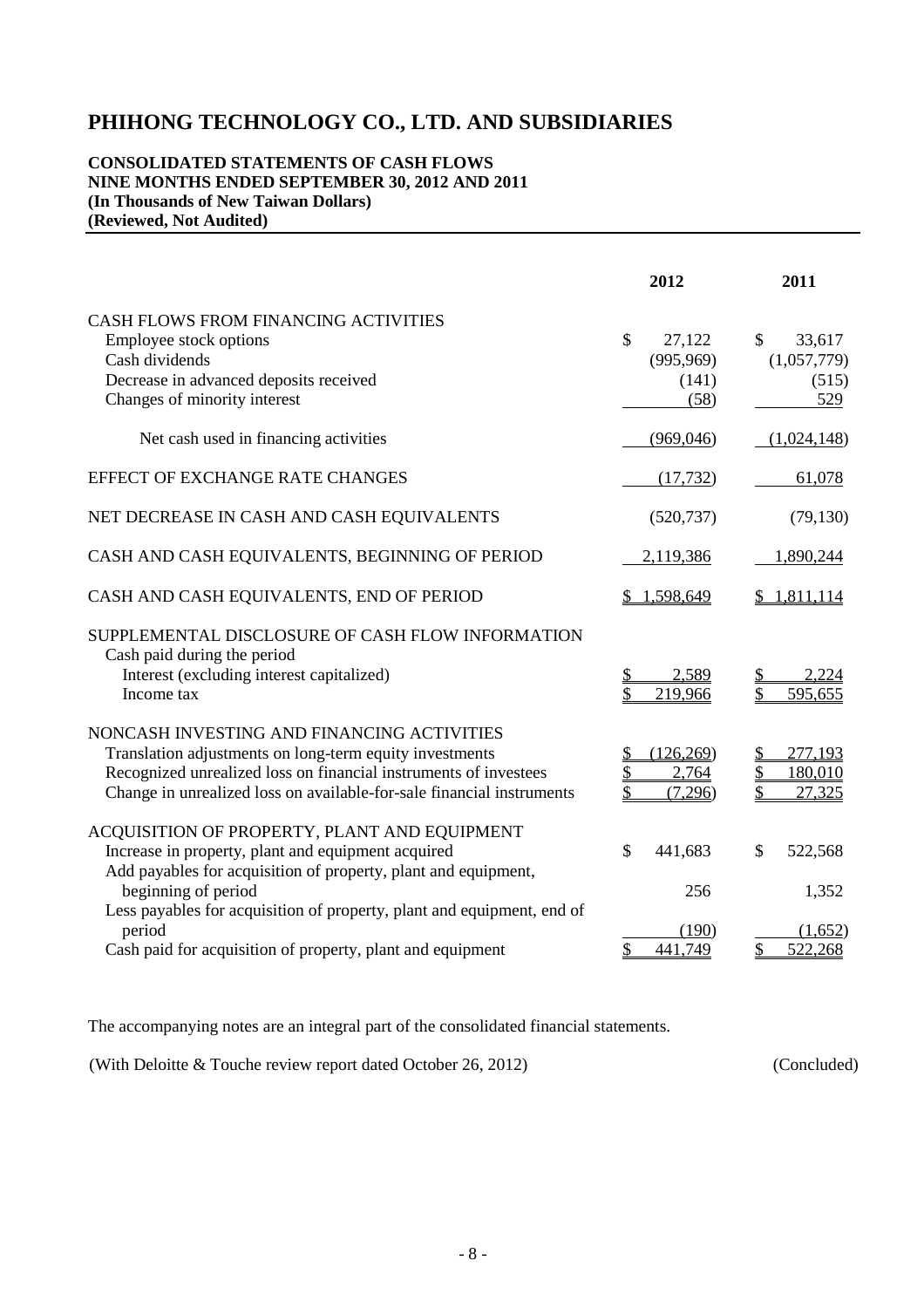#### **NOTES TO CONSOLIDATED FINANCIAL STATEMENTS NINE MONTHS ENDED SEPTEMBER 30, 2012 AND 2011 (In Thousands of New Taiwan Dollars (Except Per Share Data), Unless Stated Otherwise) (Reviewed, Not Audited)**

#### **1. ORGANIZATION AND OPERATIONS**

Phihong Technology Co., Ltd. ("Phihong"), which was formerly known as Phihong Enterprise Co., Ltd. was incorporated on December 12, 1972 under the laws of the Republic of China ("ROC"). Under a resolution approved in the stockholders' meeting in June 2003, Phihong changed its name to Phihong Technology Co., Ltd. Phihong primarily manufactures and sells AC/DC power adapters, charger bases, power supply modules, UPS (uninterruptible power supply) for computers, ballasts, etc.

In February 2000, Phihong was authorized to have its stocks traded on the over-the-counter (OTC) securities exchange in Taiwan. In September 2001, Phihong's stocks ceased to be OTC traded and Phihong later obtained authorization to have its stocks listed on the Taiwan Stock Exchange.

In addition to Phihong, the consolidated financial statements included the following companies:

| <b>Name</b>                        | <b>Place of Incorporation</b> | <b>Phihong and Its Subsidiaries'</b><br><b>Ownership Percentage</b> |
|------------------------------------|-------------------------------|---------------------------------------------------------------------|
| Phihong International Corp.        | <b>British Virgin Islands</b> | 100.00                                                              |
| Phitek International Co., Ltd.     | <b>British Virgin Islands</b> | 100.00                                                              |
| Ascent Alliance Ltd.               | <b>British Virgin Islands</b> | 100.00                                                              |
| Phihong USA Corp.                  | <b>USA</b>                    | 100.00                                                              |
| American Ballast Corp.             | USA                           | 100.00                                                              |
| Guang-Lai Investment Co., Ltd.     | Republic of China             | 100.00                                                              |
| Phihong Technology Japan Co., Ltd. | Japan                         | 100.00                                                              |

Phihong International Corp. (PHI), a 100% subsidiary of Phihong incorporated in the British Virgin Islands in 1996, sells power supplies as well as invests in its subsidiaries in China to manufacture various power supplies.

PHI's subsidiaries were as follows:

| <b>Name</b>                                                   | <b>Place of</b><br><b>Incorporation</b> | <b>Direct</b><br>Ownership<br>Percentage | <b>Primary Operations</b>                           |
|---------------------------------------------------------------|-----------------------------------------|------------------------------------------|-----------------------------------------------------|
| Phihong (Dongguan)<br>Electronics Co., Ltd.                   | Mainland China                          | 100.00                                   | Manufactures various power<br>supplies              |
| Phitek (Tianjin) Electronics Co., Mainland China<br>Ltd.      |                                         | 100.00                                   | Manufactures various power<br>supplies              |
| Phihong Electronics (Suzhou)<br>Co., Ltd.                     | Mainland China                          | 100.00                                   | Manufactures various power<br>supplies and ballasts |
| Value Dynamic Investment Ltd.<br>N-Lighten Technologies, Inc. | <b>British Virgin Islands</b><br>USA.   | 100.00<br>58.45                          | Makes investments<br>Makes investments              |

Phihong owned 78.23% ownership of N-Lighten Technologies, Inc. through the PHI and Guang-Lai Investment Co., Ltd. as of September 30, 2012.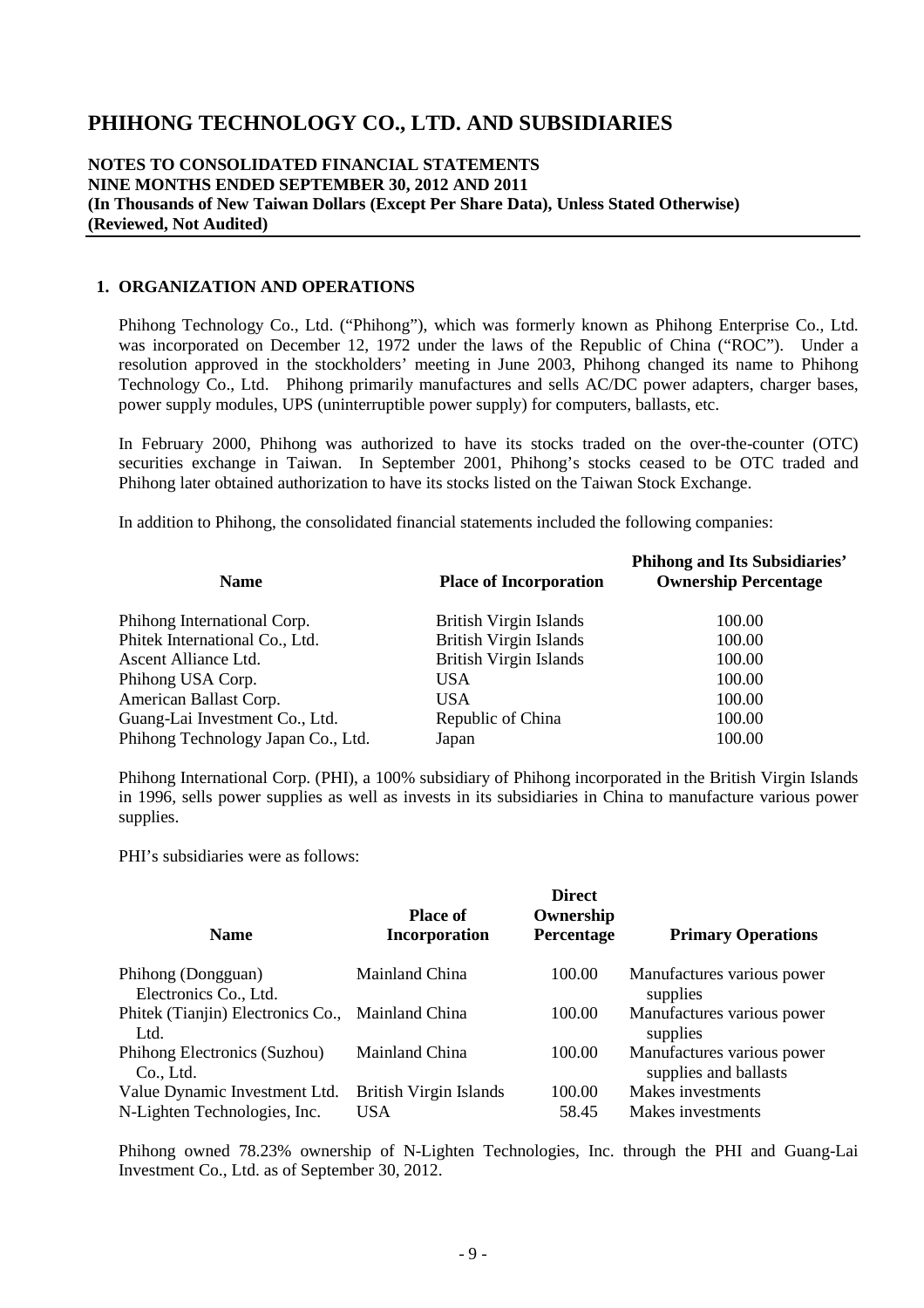Value Dynamic's subsidiary was as follows:

| <b>Name</b>                          | <b>Place of</b><br>Incorporation | <b>Direct</b><br>Ownership<br><b>Percentage</b> | <b>Primary Operations</b>       |
|--------------------------------------|----------------------------------|-------------------------------------------------|---------------------------------|
| Yanghong Lighting Trade Co.,<br>Ltd. | Mainland China                   | 100.00                                          | Sells various lighting supplies |

Phitek International Co., Ltd. (PHK), a 100% subsidiary of Phihong incorporated in the British Virgin Islands in 1999, is an agent of selling power supplies as well as an investors in its subsidiary in China which manufacture various power supplies.

PHK's subsidiary was as follows:

| <b>Name</b>                                                | <b>Place of</b><br>Incorporation | <b>Direct</b><br>Ownership<br>Percentage | <b>Primary Operations</b>                   |
|------------------------------------------------------------|----------------------------------|------------------------------------------|---------------------------------------------|
| Dongguan Phitek Electronics<br>Co., Ltd.                   | Mainland China                   | 100.00                                   | Manufactures various power<br>supplies      |
| Suzhou Xin Phihong Electronics Mainland China<br>Co., Ltd. |                                  | 10.12                                    | Manufactures and sells lighting<br>supplies |

Suzhou Xin Phihong Electronics Co., Ltd., a subsidiary of PHK and Phihong Electronics (Suzhou) Co., Ltd. in China, manufactures and sells lighting supplies. PHK and Phihong Electronics (Suzhou) Co., Ltd. acquired 10.12% and 89.88% ownership of Suzhou Xin Phihong Electronics Co., Ltd., respectively.

Ascent Alliance Ltd. (PHQ), a 100% subsidiary of Phihong incorporated in the British Virgin Islands in 2004, is an agent of selling electronic materials as well as an investors in its subsidiary in China which manufacture various electronic materials.

PHQ's subsidiaries were as follows:

| <b>Name</b>                                       | <b>Place of</b><br>Incorporation | <b>Direct</b><br>Ownership<br>Percentage | <b>Primary Operations</b>                                              |
|---------------------------------------------------|----------------------------------|------------------------------------------|------------------------------------------------------------------------|
| Dongguan Shuang-Ying<br>Electronics Co., Ltd.     | Mainland China                   | 100.00                                   | Manufactures and sells<br>electronic materials                         |
| Jin-Sheng-Hong (Jiangxi)<br>Electronics Co., Ltd. | Mainland China                   | 100.00                                   | Manufactures and sells the<br>electronic materials and<br>transformers |

Phihong USA Corp. (PHA), a 100% subsidiary of Phihong incorporated in the USA in 1997, sells various power supplies.

American Ballast Corp. (PHAB), a 100% subsidiary of Phihong incorporated in the USA in 2004, sells various ballasts.

Guang-Lai Investment Co., Ltd. ("Guang-Lai"), was incorporated in Taiwan in October 2001, primarily engages in investments.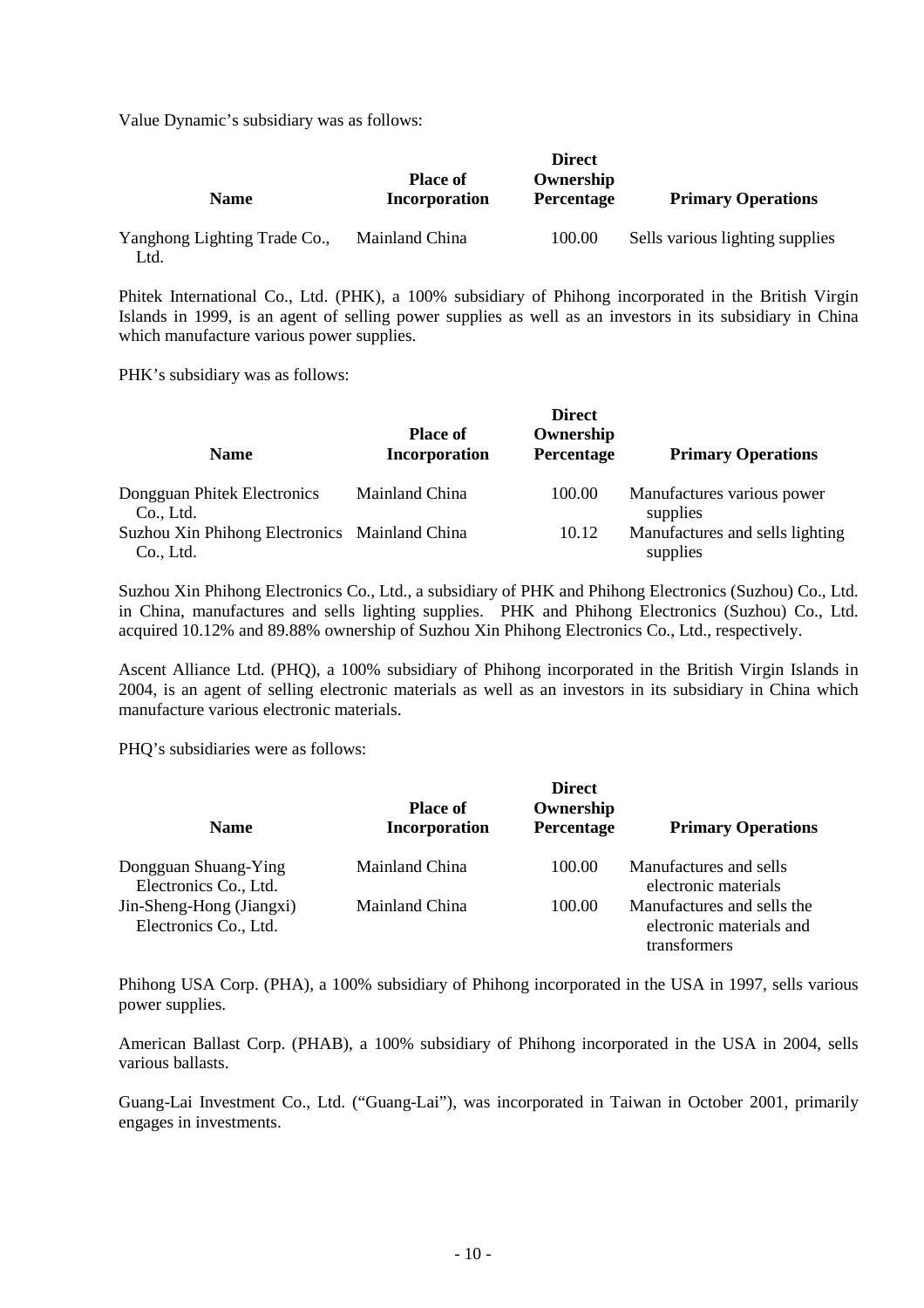Before December 30, 2011, Guang-Lai held 25.33% ownership interest of Ai-Hon Investment Co., Ltd. ("Ai-Hon"). Spring City Resort Co., Ltd. ("Spring City Resort") merged with Ai-Hon on December 31, 2011 and Spring City Resort is the surviving company. Therefore, Guang-Lai gets Spring City Resort's shares.

N-Lighten Technologies' Inc., a subsidiary of PHI and Guang-Lai incorporated in the USA, invests in its subsidiary in China.

N-Lighten Technologies' subsidiary was as follows:

| <b>Name</b>                          | <b>Place of</b><br>Incorporation | <b>Direct</b><br>Ownership<br>Percentage | <b>Primary Operations</b>                                          |
|--------------------------------------|----------------------------------|------------------------------------------|--------------------------------------------------------------------|
| N-Lighten (Shanghai) Trading<br>Inc. | Mainland China                   | 100.00                                   | Develop, manufacture and sale<br>various equipment and<br>monitors |

Phihong Technology Japan Co., Ltd. ("PHJ") was incorporated in Japan in April 2010. It primarily engages in sales of power components.

Except PHJ's financial statements were based on its unreviewed financial statements as of and for the nine months ended September 30, 2012 and 2011, the other financial statements were reviewed as of and for the nine months ended September 30, 2012 and 2011.

Phihong and its subsidiaries (collectively, the "Company") had 9,066 and 9,412 employees as of September 30, 2012 and 2011, respectively.

#### **2. SUMMARY OF SIGNIFICANT ACCOUNTING POLICIES**

#### **Basis of Presentation**

The accompanying consolidated financial statements have been prepared in conformity with the Guidelines Governing the Preparation of Financial Reports by Securities Issuers, the Interpretation No. 0960064020 issued by Financial Supervisory Commission, Executive Yuan on November 15, 2007, and accounting principles generally accepted in the ROC. Except for the Note 3 to the consolidated financial statements, the adoption of the accounting policies by the consolidated financial statements for the nine months ended September 30, 2012 and 2011 were same as the consolidated financial statements for the six months ended June 30, 2012 and 2011.

For the convenience of readers, the accompanying consolidated financial statements have been translated into English from the original Chinese version prepared and used in the Republic of China. If there is any conflict between the English version and the original Chinese version or any difference in the interpretation of the two versions, the Chinese-language financial statements shall prevail. However, the accompanying consolidated financial statements do not include English translation of the additional footnote disclosures that are not required under generally accepted accounting principles but are required by the Securities and Futures Bureau for their oversight purposes.

Certain accounts in the consolidated financial statement as of and for the nine months ended September 30, 2011 have been reclassified to conform to the presentation of the consolidated financial statement as of and for the nine months ended September 30, 2012.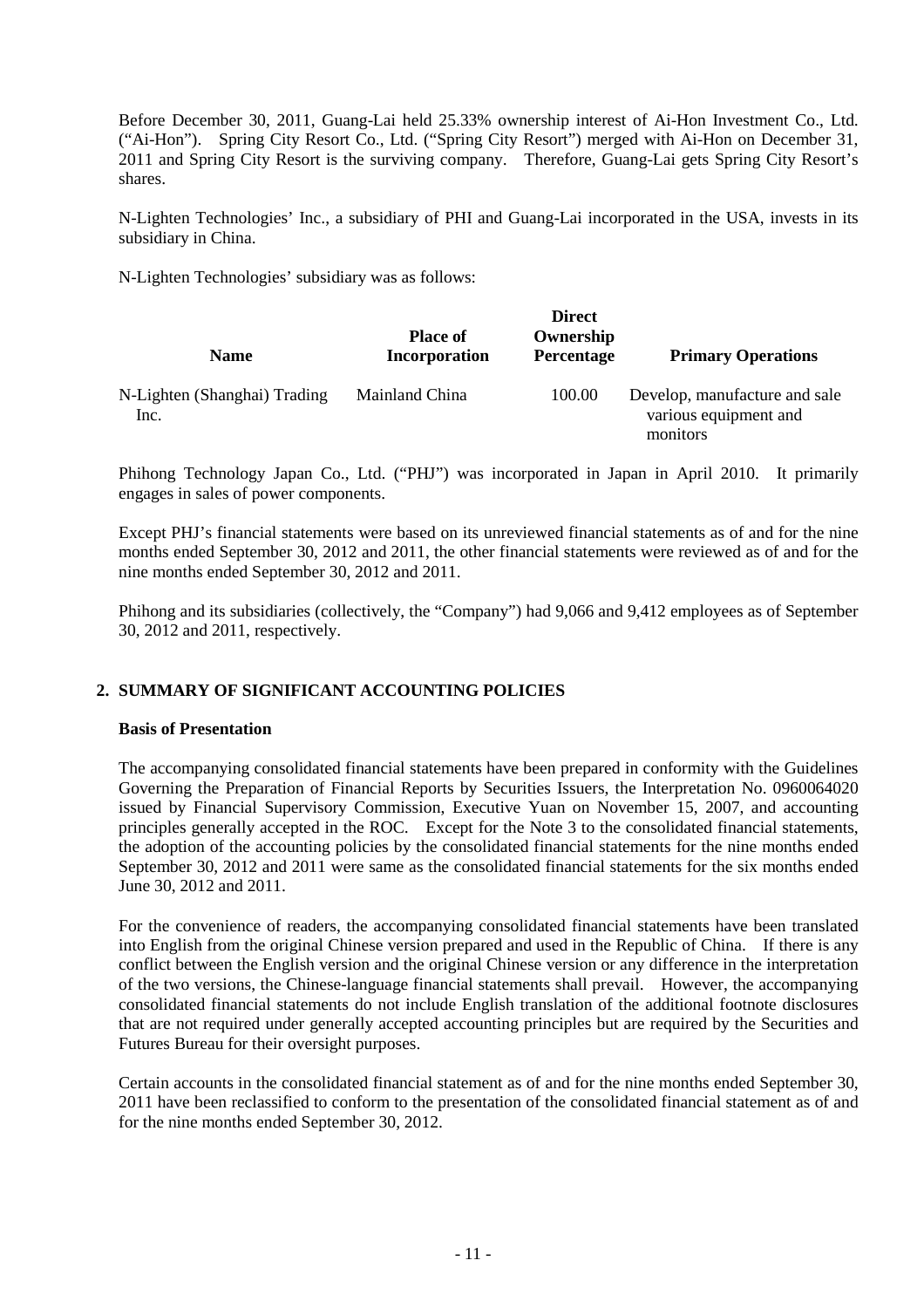#### **3. ACCOUNTING CHANGES**

#### **Accounting Treatment for the Financial Instruments**

On January 1, 2011, the Company adopted the newly revised Statement of Financial Accounting Standards (SFAS) No. 34, "Financial Instruments: Recognition and Measurement." The main revisions include loans and receivables originated by the Company are now covered by SFAS No. 34. This accounting change did not have a significant effect on the Company's consolidated financial statements as of and for the nine months ended September 30, 2011.

#### **Operating Segments**

On January 1, 2011, the Company adopted the newly issued SFAS No. 41, "Operating Segments." The statement requires identification and disclosure of operating segments on the basis of how the Company's chief operating decision maker regularly reviews information in order to allocate resources and assess performance. This statement supersedes SFAS No. 20, "Segment Reporting" and it only changes the disclosure of segment reporting due to the adoption.

#### **4. CASH AND CASH EQUIVALENTS**

Cash and cash equivalents as of September 30, 2012 and 2011 were as follows:

|                           | 2012        | 2011        |
|---------------------------|-------------|-------------|
| Cash on hand              | \$<br>2,519 | 2,298<br>\$ |
| Checking accounts         | 638         | 3,560       |
| Savings accounts          | 212,875     | 97,979      |
| Foreign-currency deposits | 1,325,617   | 1,314,220   |
| Time deposits             | 57,000      | 103,500     |
| Short-term notes          |             | 289,557     |
|                           | 1,598,649   | 1,811,114   |

#### **5. ACCOUNTS RECEIVABLE**

Accounts receivable as of September 30, 2012 and 2011 were as follows:

|                                                             | 2012                    | 2011                    |
|-------------------------------------------------------------|-------------------------|-------------------------|
| Accounts receivable<br>Less allowance for doubtful accounts | \$1,898,260<br>(29,668) | \$2,174,643<br>(51,032) |
|                                                             | \$1,868,592             | \$2,123,611             |

As of September 30, 2012 and 2011, accounts receivable of PHA amounted to \$531,653 thousand and \$753,013 thousand, respectively, had been pledged to secure short-term debts (the amount was not used as of September 30, 2012 and 2011, respectively). See Note 20 to the consolidated financial statements.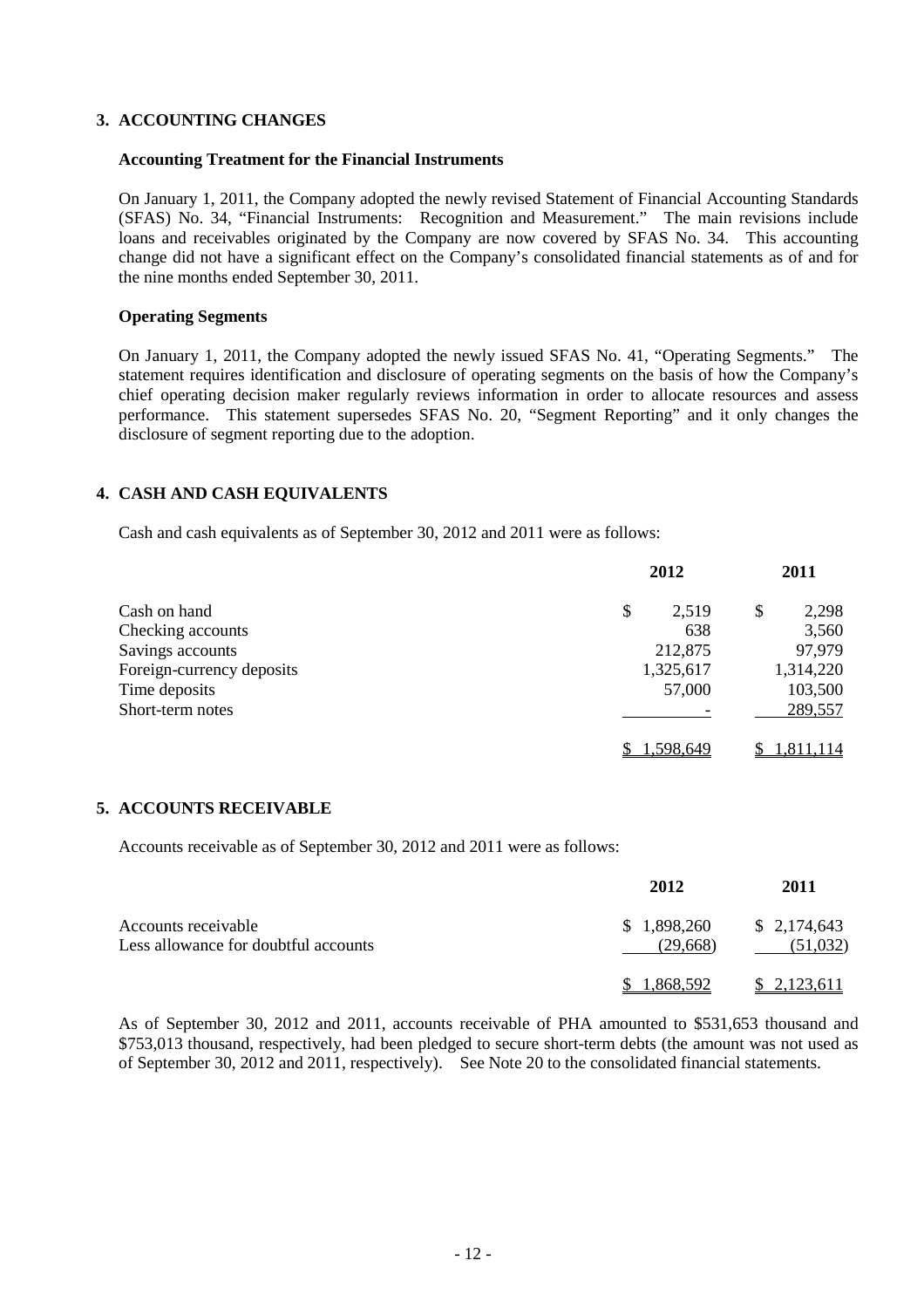#### **6. INVENTORIES**

Inventories as of September 30, 2012 and 2011 were as follows:

|                 | 2012          | 2011      |
|-----------------|---------------|-----------|
| Raw materials   | 524,099<br>\$ | 659,236   |
| Work-in-process | 221,254       | 261,514   |
| Finished goods  | 247,281       | 257,022   |
| Merchandise     | 631,861       | 979,539   |
|                 | .624.495      | 2,157,311 |

As of September 30, 2012 and 2011, the allowance for inventory devaluation was \$280,287 thousand and \$217,675 thousand, respectively.

The cost of inventories recognized as cost of goods sold for the nine months ended September 30, 2012 and 2011 was \$7,108,104 thousand and \$8,176,134 thousand, respectively. In which included \$21,628 thousand and \$88,366 thousand of inventory devaluation for the nine months ended September 30, 2012 and 2011, respectively.

As of September 30, 2011, inventories of PHA amounted \$703,262 thousand had been pledged to secure short-term debts (the amount was not used as of September 30, 2011). See Note 20 to the consolidated financial statements.

#### **7. AVAILABLE-FOR-SALE FINANCIAL ASSETS, NONCURRENT**

Available-for-sales financial asset, noncurrent as of September 30, 2012 and 2011 were as follows:

|                              | 2012      | 2011      |
|------------------------------|-----------|-----------|
| Marketable equity securities |           |           |
| Hua Jung Component Co., Ltd. | \$ 31,458 | \$ 31,579 |

Hua Jung Component Co., Ltd. decreased its paid-in capital by cash at the ratio 18% in September 2012. Phihong has received amount \$9,195 thousand.

PHI sold all of its own shares of JK Yaming International Holdings Ltd. in May 2011. As a result, the gain on such disposal of investment amounted to \$189,319 thousand was recorded as gain on disposal of investment for the nine months ended September 30, 2011.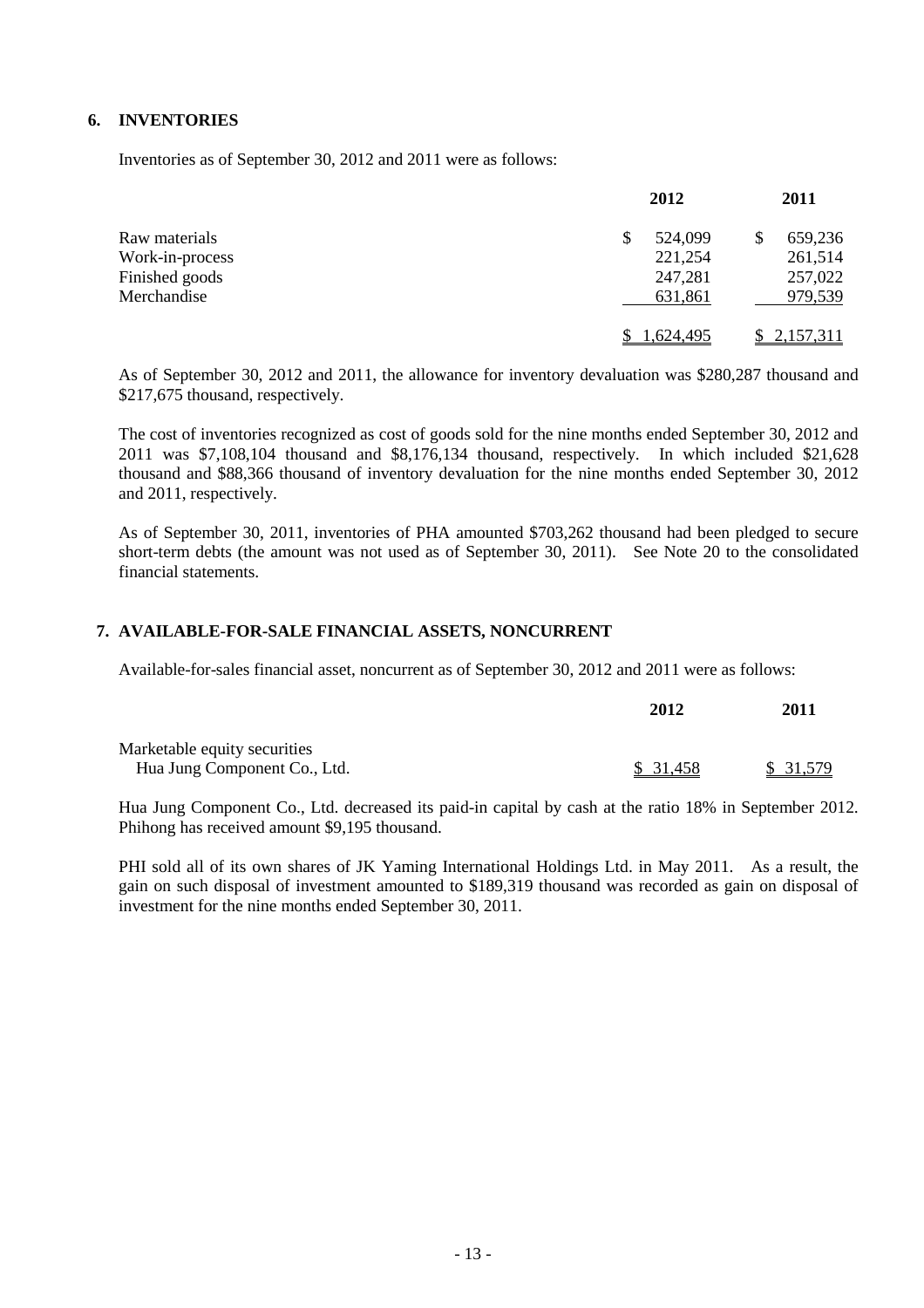#### **8. FINANCIAL ASSETS CARRIED AT COST, NONCURRENT**

Financial assets carried at cost, noncurrent as of September 30, 2012 and 2011 were as follows:

|                                     | 2012        | 2011         |
|-------------------------------------|-------------|--------------|
| Bao-Dian Venture Capital Co., Ltd.  | 30,000<br>S | \$<br>30,000 |
| Yuan-Jing Venture Capital Co., Ltd. | 33,500      | 33,500       |
| Asiatech Taiwan Venture Fund        | 12,748      | 15,057       |
| NeoPac Lighting Limited             | 32,224      | 32,224       |
| Yong-Li Investment Ltd.             | 50,000      | 50,000       |
| TC-1 Culture Fund                   | 30,000      | 30,000       |
| Hui-Cheng Electronic Co., Ltd.      | 15,248      | 15,248       |
| Less: Accumulated impairment        | (112,775)   | (89, 775)    |
|                                     | 90.945      | 116.254      |

The stocks and other investments mentioned above do not have open pricing and reliable fair values, thus they are carried at cost. Phihong performed impairment testing on them periodically.

Bao-Dian Venture Capital Co., Ltd., Yong-Li Investment Ltd., TC-1 Culture Fund, and NeoPac Lighting Limited have experienced continuous operating loss; thus, the Company recognized \$31,969 thousand impairment loss for the nine months ended September 30, 2011.

Bao-Dian Venture Capital Co., Ltd. decreased its paid-in capital to write-off its accumulated deficits for nine months ended September 30, 2012, at a rate of 55%. As a result, its paid-in capital was \$128,700 thousand as of September 30, 2012.

Yuan-Jing Venture Capital Co., Ltd. had paid-in capital of \$925,000 thousand as of January 1, 2011. It decreased its paid-in capital by cash in the amount of \$305,250 thousand at a rate of 33% for nine months ended September 30, 2011 and the Company received \$16,500 thousand as capital return. As a result, its paid-in capital was \$619,750 thousand as of September 30, 2012.

#### **9. LONG-TERM EQUITY INVESTMENTS AT EQUITY METHOD**

Long-term equity investments at equity method as of September 30, 2012 and 2011 were as follows:

|                                                                      | 2012                 |                          | 2011                    |                          |                         |
|----------------------------------------------------------------------|----------------------|--------------------------|-------------------------|--------------------------|-------------------------|
|                                                                      | <b>Original Cost</b> | Carrying<br><b>Value</b> | Ownership<br>Percentage | Carrying<br><b>Value</b> | Ownership<br>Percentage |
| Hao-Xuan Venture Capital Co., Ltd.<br>H&P Venture Capital Investment | 59,851<br>\$.        | \$<br>60.941             | 24.67                   | 69,554<br>\$.            | 24.67                   |
| Corp.                                                                | 150,000              | 144.921                  | 32.26                   | 148.748                  | 32.26                   |
| Phihong PWM Brasil Ltda.                                             | 8,258                |                          | 60.00                   |                          | 60.00                   |
| First International Computer Do                                      |                      |                          |                         |                          |                         |
| Brasil Ltda.                                                         | 67.618               |                          | 33.85                   |                          | 33.85                   |
| Han-Yu Venture Capital Co., Ltd.                                     | 100,000              | 91.808                   | 22.22                   | 108,020                  | 22.22                   |
| Spring City Resort Co., Ltd.<br>(Formerly name Ai-Hon                |                      |                          |                         |                          |                         |
| Investment Co., Ltd.)                                                | 190,000              | 29,932                   | 25.33                   | 28,406                   | 25.33                   |
|                                                                      | 575,727              | 327,602                  |                         | 354,728                  |                         |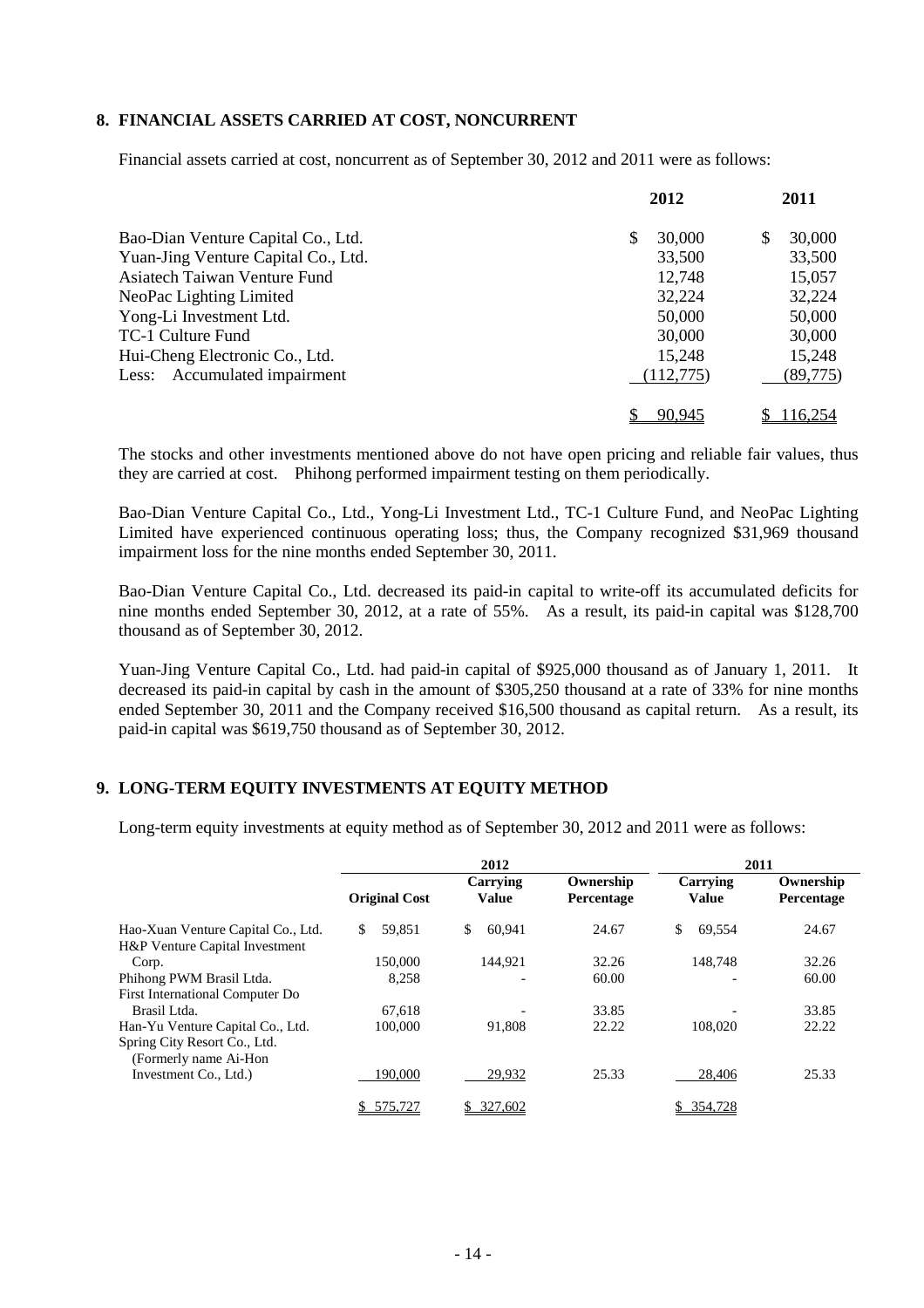Long-term equity investment income (loss) for the nine months ended September 30, 2012 and 2011 is summarized as follows:

|                                      | 2012    | 2011    |
|--------------------------------------|---------|---------|
| Hao-Xuan Venture Capital Co., Ltd.   | 5,781   | 3,894   |
| H&P Venture Capital Investment Corp. | (2,040) | (1,252) |
| Han-Yu Venture Capital Co., Ltd.     | (963)   | 17,505  |
| Spring City Resort Co., Ltd.         | (775)   | (3,488) |
|                                      | 2.003   | 16,659  |

Long-term equity investments accounted for under the equity method for the nine months ended September 30, 2012 and 2011 were based on unreviewed financial statements.

Hao-Xuan Venture Capital Co., Ltd. ("Hao-Xuan") was incorporated in May 2004 to engage in investing activities. The Company had paid-in capital of \$387,000 thousand as of January 1, 2011. It decreased its paid-in capital by cash amounted to \$44,509 thousand and \$99,846 thousand for the nine months ended September 30, 2012 and 2011, respectively. The Company had received the amount of \$10,979 thousand and \$24,628 thousand, respectively. As a result, its paid-in capital was \$242,645 thousand as of September 30, 2012.

Han-Yu Venture Capital Co., Ltd. ("Han-Yu") was incorporated in June 2004 to engage in investments. Its paid-in capital was \$450,000 thousand as of September 30, 2012.

Ai-Hon, which was invested by Phihong, was primarily engaged in investment business. Spring City Resort, which was a wholly-owned subsidiary of Ai-Hon, was founded in 1975 and is primarily engaged in hotel, restaurant and bathroom services. Spring City Resort merged with Ai-Hon on December 31, 2011; Spring City Resort is the surviving company. Its paid-in capital was \$112,000 thousand as of September 30, 2012.

Phihong's investments in Brazil include 60% ownership interest of Phihong PWM Brasil Ltda. and 33.85% ownership interest of First International Computer Do Brasil Ltda. Additionally, Phihong PWM Brasil Ltda. also holds 21.15% ownership interest of First International Computer Do Brasil Ltda. The other 40% ownership interest of Phihong PWM Brasil Ltda. is held by the local management team. According to cooperation mode between the Company and the local management team and Brazilian local laws, the Company has no controlling power over Phihong PWM Brasil Ltda. Because the recoverability of the investments in Phihong PWM Brasil Ltda. and First International Computer Do Brasil Ltda. is considered remote, the Company reduced the carrying value of both investments to zero.

H&P Venture capital Investment Corp. was incorporated in May 2011. It primarily engages in investing activities. Its paid-in capital was \$465,000 thousand as of September 30, 2012.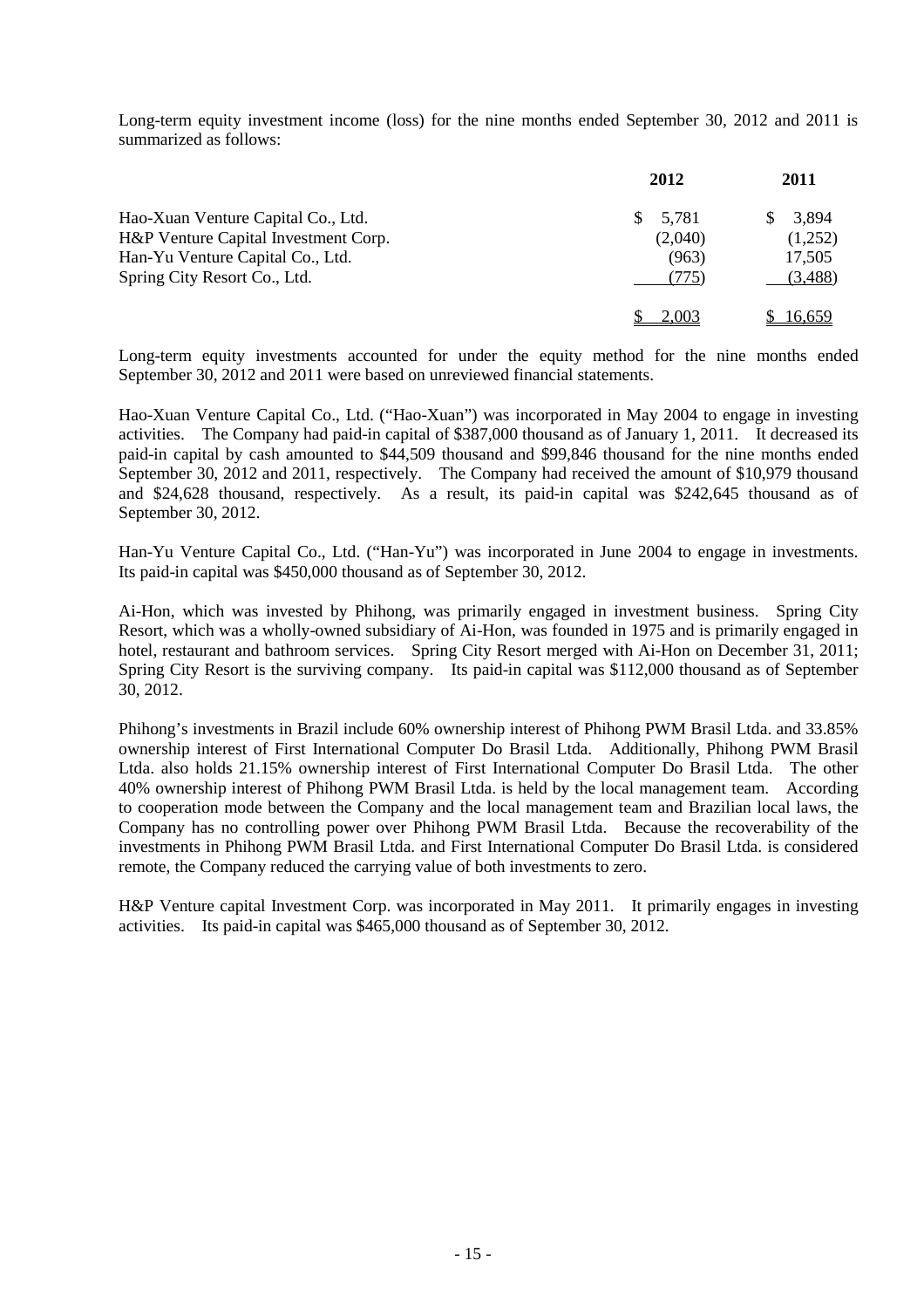### **10. PROPERTY, PLANT AND EQUIPMENT**

Property, plant and equipment as of September 30, 2012 and 2011 were as follows:

|                                                             |               | 2012                                      |                                 | 2011                     |
|-------------------------------------------------------------|---------------|-------------------------------------------|---------------------------------|--------------------------|
|                                                             | Cost          | <b>Accumulated</b><br><b>Depreciation</b> | <b>Carrying</b><br><b>Value</b> | Carrying<br><b>Value</b> |
| Land                                                        | \$<br>254,867 | \$                                        | \$<br>254,867                   | \$<br>256,571            |
| Buildings and improvements                                  | 2,451,593     | 812,533                                   | 1,639,060                       | 1,839,572                |
| Machinery and equipment                                     | 2,341,063     | 1,134,683                                 | 1,206,380                       | 1,148,211                |
| <b>Transportation equipment</b>                             | 36,133        | 28,291                                    | 7,842                           | 14,598                   |
| Furniture, fixtures and office                              |               |                                           |                                 |                          |
| equipment                                                   | 275,159       | 230,578                                   | 44,581                          | 76,816                   |
| Other equipment                                             | 279,915       | 167,441                                   | 112,474                         | 99,795                   |
| Construction in progress and<br>prepayments for purchase of |               |                                           |                                 |                          |
| equipment                                                   | 170,226       |                                           | 170,226                         | 69,211                   |
|                                                             | 5,808,956     | 2,373,526                                 | 3,435,430<br>S.                 | 3,504,774                |

In March 2011, Phihong purchased a parcel of land amounted to \$85,136 thousand in Yongkang Dist, Tainan City for factory.

Under the long-term loan agreement, the Company has mortgaged the following property, plant and equipment as collaterals.

|                                    | September 30         |                      |  |
|------------------------------------|----------------------|----------------------|--|
|                                    | 2012                 | 2011                 |  |
| Land<br>Buildings and improvements | \$112,450<br>162,154 | \$112,450<br>171,985 |  |
|                                    | \$274,604            | \$284,435            |  |

#### **11. OTHER PAYABLES**

|                  | September 30  |               |
|------------------|---------------|---------------|
|                  | 2012          | 2011          |
| Accrued expenses | \$<br>676,371 | 859,690<br>\$ |
| Bonus payable    | 160,488       | 405,955       |
| Salaries payable | 239,928       | 240,968       |
| Others           | 25,102        | 53,773        |
|                  | 1,101,889     | 1,560,386     |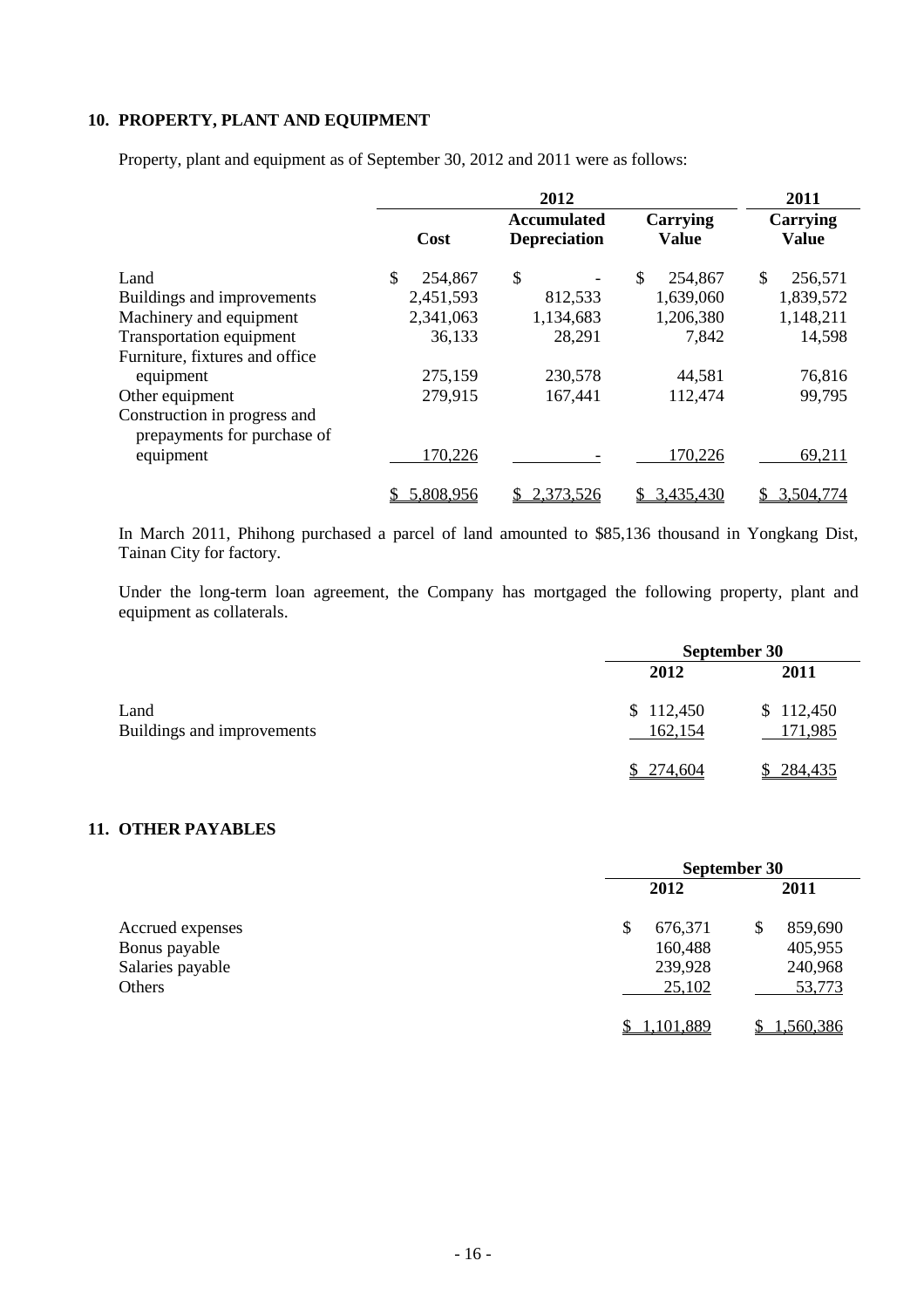#### **12. LONG-TERM DEBTS**

Long-term debts as of September 30, 2012 and 2011 were as follows:

|                                                                                                                                                                                                                                                                                                                                                                                                                                                                                                                                | September 30  |         |
|--------------------------------------------------------------------------------------------------------------------------------------------------------------------------------------------------------------------------------------------------------------------------------------------------------------------------------------------------------------------------------------------------------------------------------------------------------------------------------------------------------------------------------|---------------|---------|
|                                                                                                                                                                                                                                                                                                                                                                                                                                                                                                                                | 2012          | 2011    |
| Hua Nan Bank<br>Medium-term secured loan. The loan term was from September<br>27, 2012 to September 27, 2014. Interest rate was 1.37% on<br>September 30, 2012. Interest is paid monthly. The principal<br>of \$200,000 thousand will be paid on September 27, 2014<br>Medium-term secured loan. The loan term was from September<br>30, 2010 to September 30, 2017; interest rate was 1.37% on<br>September 30, 2011. Interest is paid monthly. The principal<br>is due in monthly installments commencing from September 30, | 200,000<br>S. | S       |
| The full principle was early repaid in December 2011.<br>2012.                                                                                                                                                                                                                                                                                                                                                                                                                                                                 |               | 200.000 |
|                                                                                                                                                                                                                                                                                                                                                                                                                                                                                                                                | 200.000       | 200,000 |

The pledged properties and endorsements/guarantees as collaterals for bank loans, please see Notes 10, 19 and 20 to the consolidated financial statements.

#### **13. CAPITAL STOCK**

#### **Phihong**

|                        |           | September 30 |
|------------------------|-----------|--------------|
|                        | 2012      | 2011         |
| Authorized capital     |           |              |
| Shares (in thousands)  | 600,000   | 600,000      |
| Par value (in dollars) |           |              |
| Capital                | 6,000,000 | 6,000,000    |
| Issued capital         |           |              |
| Shares (in thousands)  | 277,044   | 274,933      |
| Par value (in dollars) |           | 10           |
| Capital                | 2,770,439 | 2,749,329    |
|                        |           |              |

Phihong's outstanding capital amounted to \$2,725,939 thousand on January 1, 2011. The employee stock warrant holders exercised 1,477 thousand shares and 62 thousand shares at an exercise price of \$21.90 and \$20.50, respectively, and exercised 800 thousand common shares for advanced collections for capital stock transferred to capital stock between January 1, 2011 to September 30, 2011. As of September 30, 2011, Phihong's outstanding capital amounted to \$2,749,329 thousand, divided into 274,933 thousand common shares with a par value of NT\$10.

As of January 1, 2012, Phihong's outstanding capital amounted to \$2,749,329 thousand. The employee stock warrant holders exercised 1,323 thousand common shares at an exercise price of \$20.50, and exercised 788 thousand common shares for advanced collections for capital stock transferred to capital stock between January 1, 2012 to September 30, 2012. As of September 30, 2012, Phihong's outstanding capital amounted to \$2,770,439 thousand, divided into 277,044 thousand common shares with a par value of NT\$10.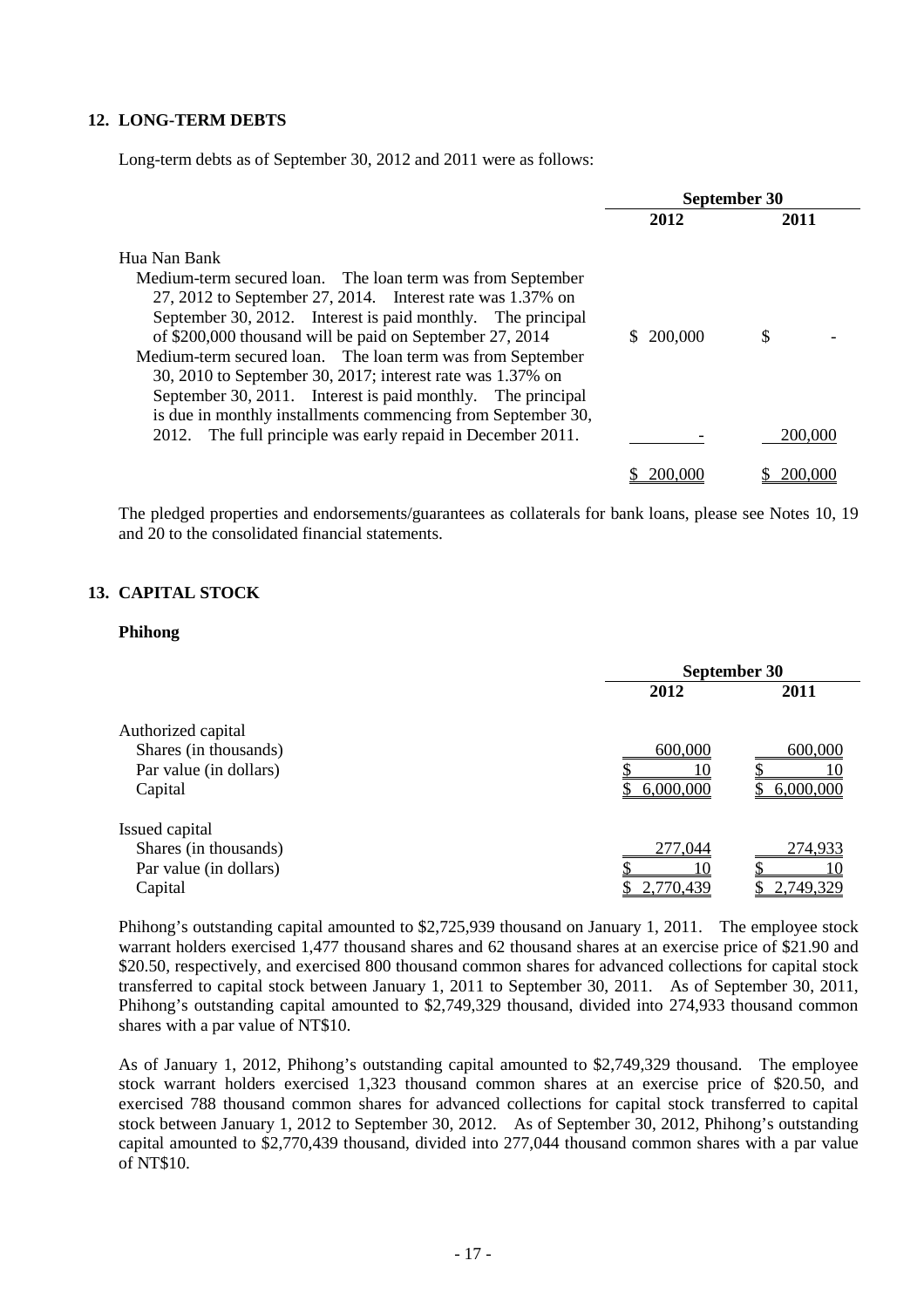#### **14. EMPLOYEE STOCK OPTION PLANS**

At the November 23, 2007 meeting, the Board of Directors of Phihong resolved to issue employee stock warrants in accordance with Securities and Exchange Law Article 28-3 within the quantity of 15,000 units. Each individual employee stock warrant is granted the right to purchase 1,000 new issued common shares. The exercise price is the closing price of Phihong's common shares at the employee stock warrants' issuance date. The warrant holders can exercise the right up to half of the granted warrant units no earlier than two years from the granted date. After three years from the granted date, the warrants holders are eligible to exercise the right up to three-fourth of the granted warrant units. After four years from the granted date, the warrants holders are eligible to exercise all the warrants owned. The options granted are valid for six years and the warrant holders can not exercise the right after six years from the granted date. As of December 28, 2007, Phihong issued stock warrants of 15,000 units at an exercise price of \$21.30 per share. The exercise price will be adjusted according to calculating formula when there are stock and cash dividends and issuance of capital stock. As a result, the exercise price was \$18.20 per share as of September 30, 2012.

Information about employee stock option plans for the nine months ended September 30, 2012 and 2011 was as follows:

|                                                   | 2012                                                          |                                                                   | 2011                                                          |                                                                   |  |
|---------------------------------------------------|---------------------------------------------------------------|-------------------------------------------------------------------|---------------------------------------------------------------|-------------------------------------------------------------------|--|
|                                                   | Number of<br><b>Options</b> (In<br><b>Thousand</b><br>Shares) | Weighted-<br>average<br><b>Exercise</b><br><b>Price</b><br>(NT\$) | Number of<br><b>Options</b> (In<br><b>Thousand</b><br>Shares) | Weighted-<br>average<br><b>Exercise</b><br><b>Price</b><br>(NT\$) |  |
| Balance, beginning of period<br>Options exercised | 6,867<br>(1,323)                                              | \$20.50<br>20.50                                                  | 9,194<br>(1,539)                                              | \$21.90<br>21.84                                                  |  |
| Balance, end of period                            | 5.544                                                         | 18.20                                                             | <u>7.655</u>                                                  | 20.50                                                             |  |
| Options exercisable, end of period                | 5.544                                                         |                                                                   | 3.905                                                         |                                                                   |  |

Information about outstanding and exercisable options as of September 30, 2012 and 2011 were as follows:

|                                          |                                                               | <b>Options Outstanding</b>                                  | <b>Options Exercisable</b>                                                 |                                                        |                                                                   |
|------------------------------------------|---------------------------------------------------------------|-------------------------------------------------------------|----------------------------------------------------------------------------|--------------------------------------------------------|-------------------------------------------------------------------|
| <b>Range of Exercise</b><br>Price (NT\$) | Number of<br><b>Options</b> (In<br><b>Thousand</b><br>Shares) | Weighted-<br>average<br><b>Remaining</b><br>Life<br>(Years) | Weighted-<br>average<br><b>Exercise</b><br><b>Thousand</b><br>Price (NT\$) | Number of<br><b>Options</b> (In<br>Thousand<br>Shares) | Weighted-<br>average<br><b>Exercise</b><br><b>Price</b><br>(NT\$) |
| September 30, 2012                       |                                                               |                                                             |                                                                            |                                                        |                                                                   |
| \$18.20                                  | 5,544                                                         | 1.25                                                        | \$18.20                                                                    | 5.544                                                  | \$18.20                                                           |
| September 30, 2011                       |                                                               |                                                             |                                                                            |                                                        |                                                                   |
| \$20.50                                  | 7.655                                                         | 2.25                                                        | \$20.50                                                                    | 3.905                                                  | 20.50                                                             |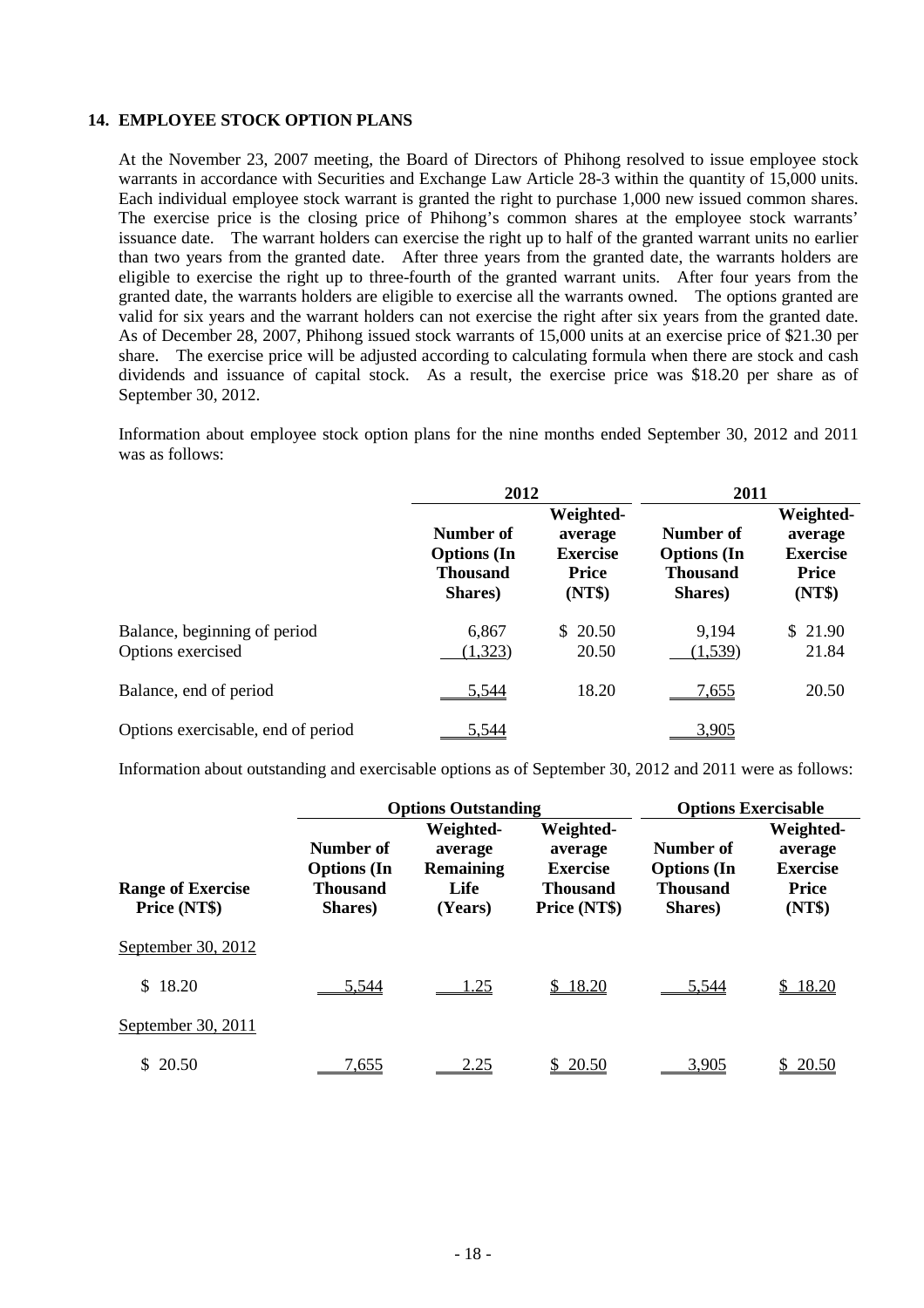Had the Company recognized the compensation cost under the fair value method using the Black-Scholes pricing model, the assumptions and pro forma results of the Company for the nine months ended September 30, 2011 would have been as follows:

|                                                                | 2011        |
|----------------------------------------------------------------|-------------|
| Assumptions                                                    |             |
| Risk-free interest rate                                        | 2.41%       |
| Expected life                                                  | 6 years     |
| <b>Expected volatility</b>                                     | 48.59%      |
| Expected dividend yield                                        |             |
| Net income                                                     |             |
| As reported (attributed to shareholders of the parent company) | \$1,238,410 |
| Pro forma (attributed to shareholders of the parent company)   | \$1,231,629 |
| Basic earnings per share after income tax (NT\$)               |             |
| As reported (attributed to shareholders of the parent company) | \$4.51      |
| Pro forma (attributed to shareholders of the parent company)   | \$4.48      |

No more employee stock option information needs to be disclosed for the nine months ended September 30, 2012, because the service years of the employees was expired on December 28, 2011.

#### **15. RETAINED EARNINGS**

Under the Company Law of the ROC and Phihong's Articles of Incorporation, 10% of Phihong's annual earnings, net of tax and any deficit, should first be appropriated as legal reserve until such reserve equals to the amount of Phihong's capital, and then a special reserve should be appropriated as required by laws or domestic authorities.

Any remaining earnings plus unappropriated earnings accumulated by prior years, unless to be retained partially by the Company or resolved otherwise by the stockholders, and plan to assign proposal, draw shareholders to recognize and should be appropriated as follows:

- a. Not greater than 2% as remuneration to directors and supervisors;
- b. Not less than 10% as bonuses to employees; and
- c. The remaining as dividends, of which at least 10% should be cash dividends.

Under the Company Law, capital surplus can only be used to offset a deficit. However, the capital surplus from shares issued in excess of par may be capitalized, which however is limited to a certain percentage of the Company's paid-in capital. Under the revised Company Law issued on January 4, 2012, the aforementioned capital surplus also may be distributed in cash. Legal reserve shall be appropriated until it has reached the Company's paid-in capital. This reserve may be used to offset a deficit. Under the aforesaid revised Company Law, when the legal reserve has exceeded 25% of the Company's paid-in capital, the excess may be transferred to capital or distributed in cash.

For the nine months ended September 30, 2012 and 2011, the bonus to employees was \$38,467 thousand and \$200,622 thousand, respectively, and the remuneration to directors and supervisors was \$4,274 thousand and \$22,292 thousand, respectively. The bonus to employees and remuneration to directors and supervisors represented 20%, of net income (net of the bonus and remuneration). Material differences between such estimated amounts and the amounts proposed by the Board of Directors in the following year are adjusted for in the current year. If the actual amounts subsequently resolved by the shareholders differ from the proposed amounts, the differences are recorded in the year of shareholders' resolution as a change in accounting estimate. If a share bonus is resolved to be distributed to employees, the number of shares is determined by dividing the amount of the share bonus by the closing price (after considering the effect of cash and stock dividends) of the shares of the day immediately preceding the shareholders' meeting.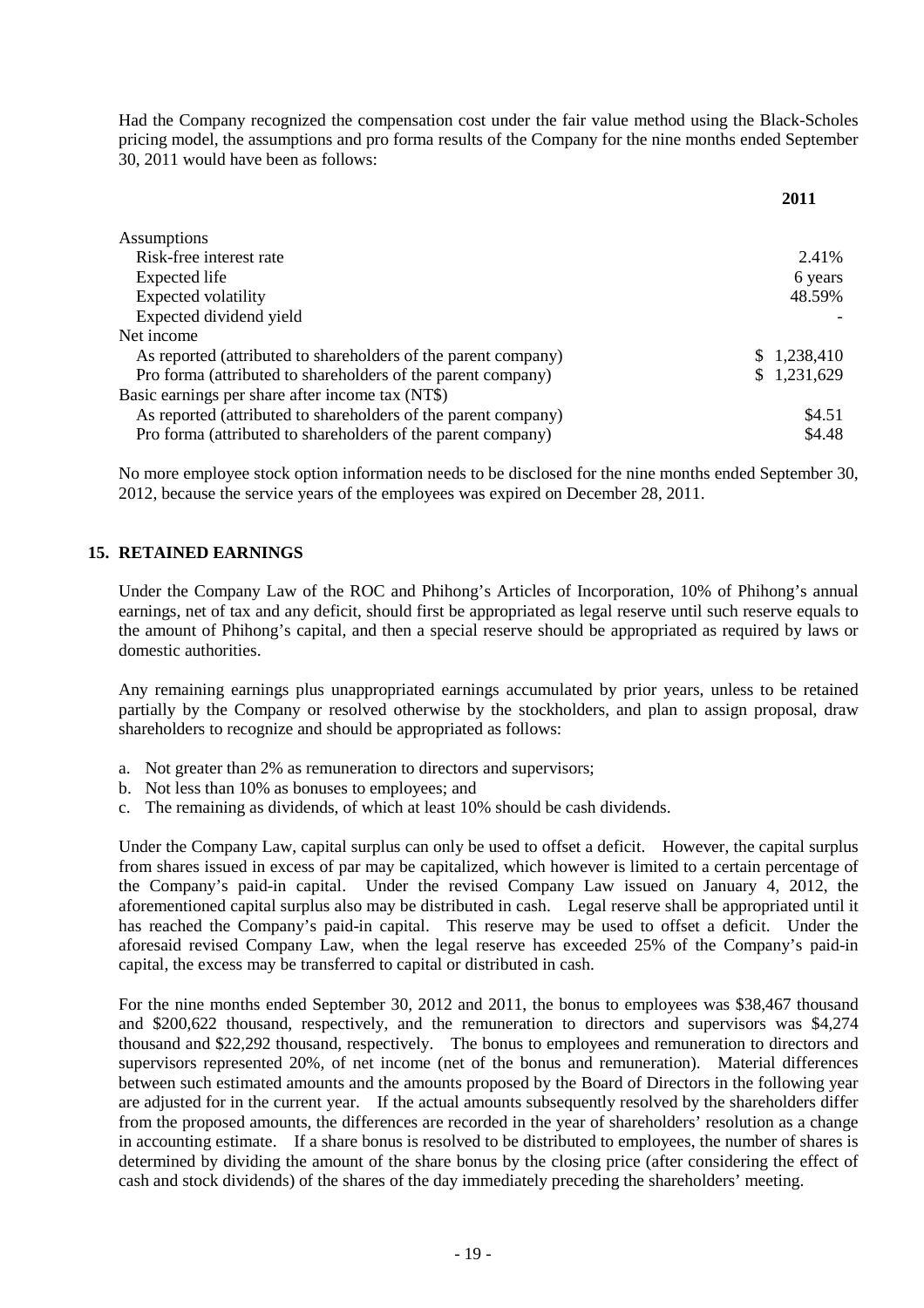The appropriations of earnings for 2011 and 2010 had been approved in the shareholders' meetings on June 19, 2012 and June 15, 2011, respectively. The appropriations and dividends per share were as follows:

|                                 |                                | <b>Appropriation of Earnings</b> |                        | <b>Dividends Per Share</b><br>(NT\$) |  |  |
|---------------------------------|--------------------------------|----------------------------------|------------------------|--------------------------------------|--|--|
|                                 | <b>For</b><br><b>Year 2011</b> | For<br><b>Year 2010</b>          | For                    | For<br><b>Year 2011 Year 2010</b>    |  |  |
| Legal reserve<br>Cash dividends | S<br>142,565<br>995,969        | 161,204<br>\$<br>1,057,779       | $\mathbb{S}$ -<br>3.59 | $\overline{\phantom{a}}$<br>3.85     |  |  |
|                                 | <u>1,138,534</u>               | 1,218,983                        |                        |                                      |  |  |

The stockholders' meeting approved the following appropriation of the 2011 and 2010 earnings: \$236,998 thousand and \$267,167 thousand as employees' bonuses and \$19,620 thousand and \$23,000 thousand as remuneration to directors and supervisors. The approved amounts of the bonus to employees and the remuneration to directors and supervisors have no difference from the accrual amounts.

Information about the bonus to employees, directors and supervisors is available on the Market Observation Post System website of the Taiwan Stock Exchange.

#### **16. INCOME TAX**

The income tax for the nine months ended September 30, 2012 and 2011 was as follows:

|                                                                                        | 2012                     | 2011       |
|----------------------------------------------------------------------------------------|--------------------------|------------|
| Income tax expense, current period<br>Additional tax at 10% of unappropriated earnings | 166,402<br>SS.<br>28,712 | \$303,172  |
| Adjustments to prior year's income tax expense                                         | 402                      | 42,483     |
| Income tax expense, net                                                                | \$195,516                | \$ 345,655 |

The components of deferred tax asset (liability) as of September 30, 2012 and 2011 were as follows:

|                                         | 2012       | 2011       |
|-----------------------------------------|------------|------------|
| Deferred tax asset assets (liabilities) |            |            |
| Unrealized exchange losses (gains)      | \$<br>980  | \$(11,790) |
| Unrealized inventory devaluation losses | 9,070      | 9,070      |
| Unrealized bad-debt losses              | 10,450     | 8,700      |
| Unrealized gross profit                 | 10,150     | 45,245     |
| Unrealized export trading losses        | 8,340      | 8,340      |
| Unrealized pension expense              | 10,240     | 10,100     |
| Long-term equity investments income     | (79, 832)  | (79, 832)  |
| Deferred tax liability, net             | (30,602)   | (10, 167)  |
| Deferred tax asset - current            | (38,990)   | (59, 565)  |
| Deferred tax liability - noncurrent     | \$ (69.592 | (69.732)   |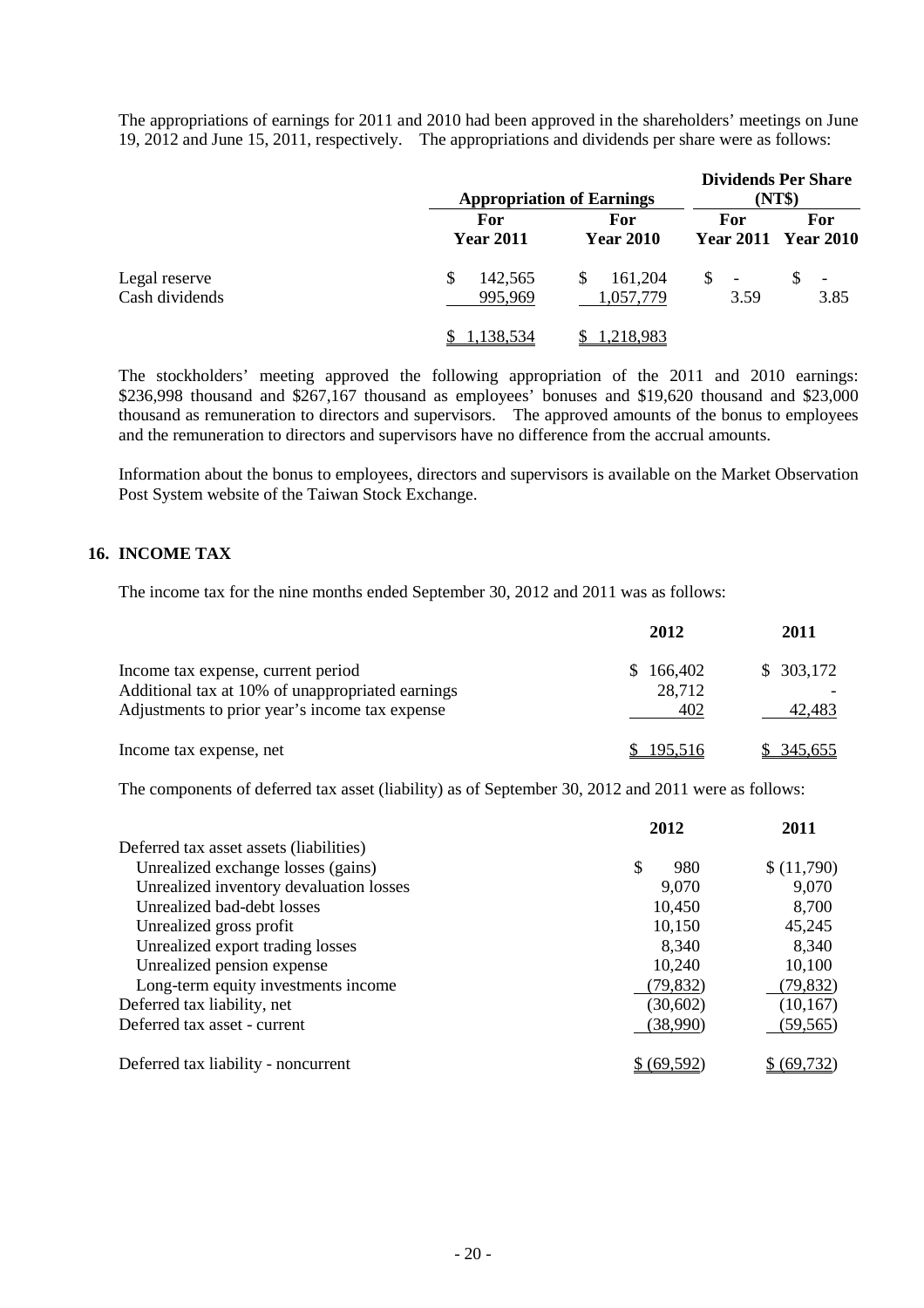Current income tax expense and income tax payable as of September 30, 2012 and 2011 were reconciled as follows:

|                                                                      | 2012          | 2011          |
|----------------------------------------------------------------------|---------------|---------------|
| Income tax expense at statutory rate                                 | 154,580<br>S. | 319,857<br>S. |
| Loss (income) on long-term equity investments accounted for by the   |               |               |
| equity method                                                        | 12,635        | (10,270)      |
| Gain on disposal of investment                                       |               | (4,050)       |
| Impairment loss of financial assets carried at cost                  |               | 5,430         |
| Exempt dividends                                                     | (610)         | (770)         |
| Others                                                               | (203)         | (7,025)       |
| Current income tax expense                                           | 166,402       | 303,172       |
| Provision for (reversal of) deferred income tax assets (liabilities) |               |               |
| Unrealized exchange gains                                            | (400)         | (26,040)      |
| Unrealized export trading losses                                     |               | 2,550         |
| Unrealized bad-debt expense                                          | 390           | (2,630)       |
| Unrealized gross profit                                              | (16, 870)     | (30, 450)     |
| Unrealized pension expense                                           | 70            | 230           |
| Others                                                               | 262           | (20)          |
|                                                                      | 149,854       | 246,812       |
| Less current year's tax payments and withholding income tax          | (75, 495)     | (212, 864)    |
| Add prior year's income tax payable                                  | 33,402        | 32,572        |
| Additional 10% income tax on unappropriated earnings                 | 28,712        |               |
| Income tax payable as of September 30, 2012 and 2011                 | 136,473       | 66,520<br>\$  |

The income tax returns examined and approved by the tax authorities are summarized as follows:

|           | Year         |
|-----------|--------------|
| Phihong   | 2009<br>2010 |
| Guang-Lai |              |

Information on the integrated income tax system of Phihong as of September 30, 2012 is as follows:

| Balance of imputation credit account                               | \$193,131                           |
|--------------------------------------------------------------------|-------------------------------------|
| Undistributed earnings generated until 1997                        | and the contract of the contract of |
| Undistributed earnings (accumulated deficits) generated since 1998 | \$927,278                           |
| Actual IC ratio for earnings distribution in 2012                  | 23.28%                              |
| Actual IC ratio for earnings distribution in 2011                  | 20.48%                              |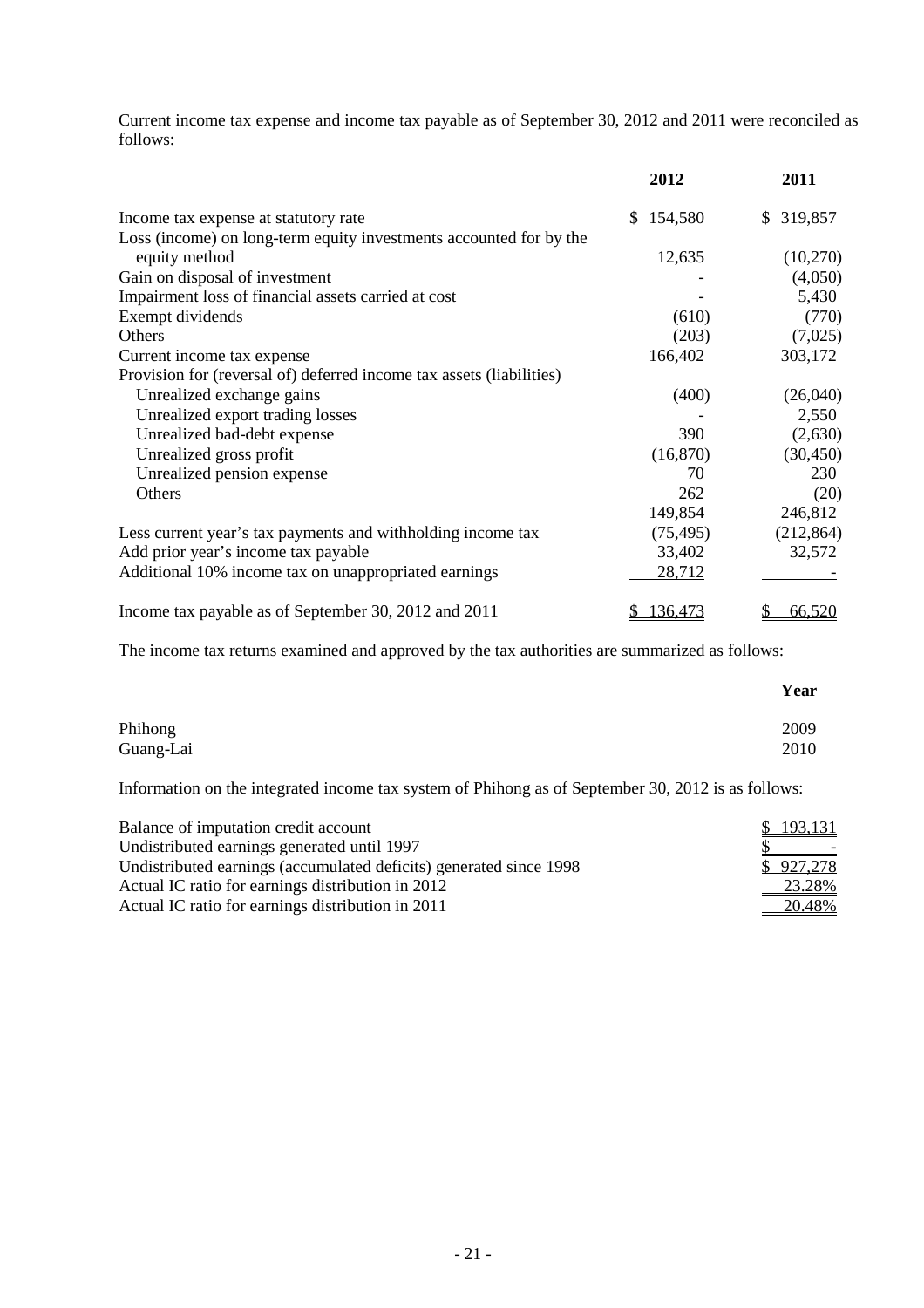#### **17. EARNINGS PER SHARE**

Earnings per share ("EPS") before and after income tax for the nine months ended September 30, 2012 and 2011 were as follows:

|                                                                                                                                                      |                                    |                            |                                                                                  | 2012                                                                                                    |                                              |                                   |                                                                                                      |
|------------------------------------------------------------------------------------------------------------------------------------------------------|------------------------------------|----------------------------|----------------------------------------------------------------------------------|---------------------------------------------------------------------------------------------------------|----------------------------------------------|-----------------------------------|------------------------------------------------------------------------------------------------------|
|                                                                                                                                                      |                                    |                            |                                                                                  |                                                                                                         |                                              | EPS(NT\$)                         |                                                                                                      |
|                                                                                                                                                      | <b>Income</b><br><b>Before Tax</b> | <b>Income After</b><br>Tax | <b>Income After</b><br>Tax<br>(Attributed to<br>Parent's<br>Shareholders)        | Weighted<br>Average<br>Number of<br>Common<br><b>Shares</b><br>(Outstanding<br>in<br>Thousands)         | <b>Income</b><br><b>Before</b><br><b>Tax</b> | <b>Income</b><br><b>After Tax</b> | <b>Income</b><br><b>After Tax</b><br>(Attributed<br>to<br>Parent's<br><b>Share-</b><br>holders)      |
| Basic earnings per share<br>Net income<br>Effect of dilutive potential                                                                               | 419,596                            | 224,080<br>\$              | \$237,450                                                                        | 276,877                                                                                                 | \$1.52                                       | \$ 0.81                           | \$0.86                                                                                               |
| common shares<br>Employee stock option<br><b>Employee bonuses</b>                                                                                    |                                    |                            |                                                                                  | 2,548<br>1,482                                                                                          |                                              |                                   |                                                                                                      |
| Diluted earnings per share<br>Net income attributed to<br>shareholders of common<br>shares plus the effect of<br>dilutive potential common<br>shares | 419,596                            | 224,080<br>\$.             | 237,450                                                                          | 280,907                                                                                                 | \$<br><u>1.49</u>                            | 0.80<br>\$                        | 0.85                                                                                                 |
|                                                                                                                                                      |                                    |                            |                                                                                  | 2011                                                                                                    |                                              | EPS(NT\$)                         |                                                                                                      |
|                                                                                                                                                      | Income<br><b>Before Tax</b>        | <b>Income After</b><br>Tax | <b>Income After</b><br><b>Tax</b><br>(Attributed to<br>Parent's<br>Shareholders) | Weighted<br>Average<br>Number of<br>Common<br><b>Shares</b><br>(Outstanding<br>in<br><b>Thousands</b> ) | Income<br><b>Before</b><br>Tax               | <b>Income</b><br><b>After Tax</b> | <b>Income</b><br><b>After Tax</b><br>(Attributed<br>t <sub>0</sub><br>Parent's<br>Share-<br>holders) |
| Basic earnings per share<br>Net income<br>Effect of dilutive potential<br>common shares<br>Employee stock option                                     | \$1,569,356                        | \$1,223,701                | \$1,238,410                                                                      | 274,719<br>4,583                                                                                        | \$5.71                                       | \$4.45                            | \$4.51                                                                                               |
| Employee bonuses                                                                                                                                     |                                    |                            |                                                                                  | 5,156                                                                                                   |                                              |                                   |                                                                                                      |
| Diluted earnings per share<br>Net income attributed to<br>shareholders of common<br>shares plus the effect of<br>dilutive potential common<br>shares | \$1,569,356                        | \$1,223,701                | \$1,238,410                                                                      | 284,458                                                                                                 | 5.52<br>\$                                   | 4.30                              | 4.35<br>S                                                                                            |

The Company should presume that the entire amount of the employees bonus will be settled in shares and the resulting potential shares should be included in the weighted average number of shares outstanding in calculation of diluted EPS, if the shares have a dilutive effect. The number of shares is estimated by dividing the amount of bonus to employees by the closing price of the common shares on the balance sheet date. The dilutive effect of the potential shares needs to be considered until the shares of employee bonus are resolved in the shareholders' meeting in the following year.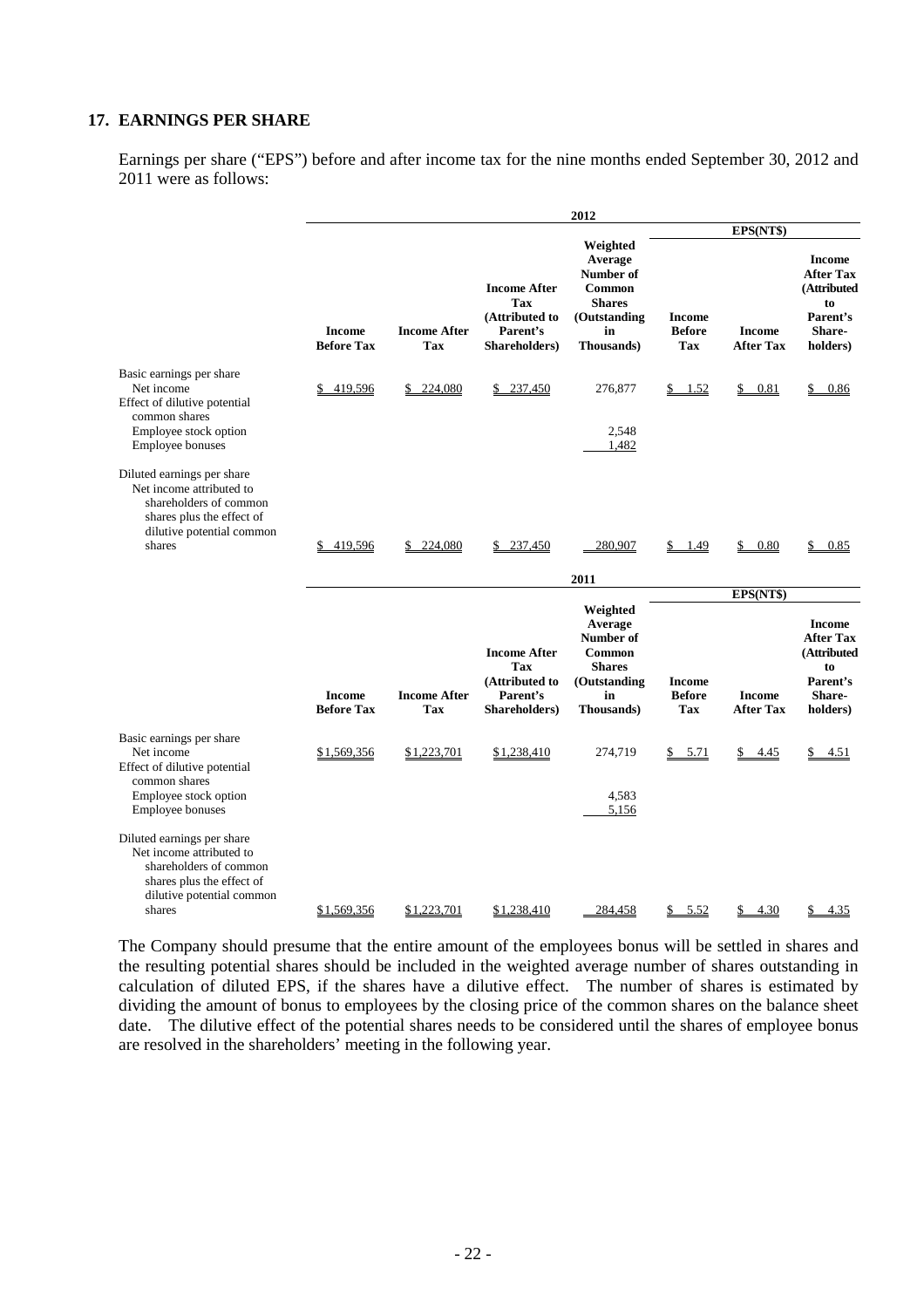#### **18. OTHERS**

#### **Fair Value of Financial Instruments**

The fair values of nonderivative financial instruments as of September 30, 2012 and 2011 are summarized as follows:

|                                   |                                 | 2012                 | 2011                     |                      |  |
|-----------------------------------|---------------------------------|----------------------|--------------------------|----------------------|--|
|                                   | <b>Carrying</b><br><b>Value</b> | Fair<br><b>Value</b> | <b>Carrying</b><br>Value | Fair<br><b>Value</b> |  |
| Assets                            |                                 |                      |                          |                      |  |
| Cash and cash equivalents         | 1,598,649<br>\$.                | 1,598,649<br>\$.     | \$1,811,114              | 1,811,114<br>S.      |  |
| Accounts receivable               | 1,868,592                       | 1,868,592            | 2,123,611                | 2,123,611            |  |
| Other financial assets, current   | 30,497                          | 30,497               | 44,958                   | 44,958               |  |
| Available-for-sale financial      |                                 |                      |                          |                      |  |
| assets, noncurrent                | 31,458                          | 31,458               | 31,579                   | 31,579               |  |
| Financial assets carried at cost, |                                 |                      |                          |                      |  |
| noncurrent                        | 90,945                          |                      | 116,254                  |                      |  |
| Long-term equity investments at   |                                 |                      |                          |                      |  |
| equity method                     | 327,602                         | 327,602              | 354,728                  | 354,728              |  |
| Refundable deposits               | 29,357                          | 29,357               | 29,701                   | 29,701               |  |
| Liabilities                       |                                 |                      |                          |                      |  |
| Accounts payable                  | 2,013,839                       | 2,013,839            | 1,999,642                | 1,999,642            |  |
| Accounts payable to related       |                                 |                      |                          |                      |  |
| parties                           | 40,568                          | 40,568               | 28,938                   | 28,938               |  |
| Others payable                    | 1,101,889                       | 1,101,889            | 1,560,386                | 1,560,386            |  |
| Long-term debts                   | 200,000                         | 200,000              | 200,000                  | 200,000              |  |
| Advanced deposits received        | 987                             | 987                  | 932                      | 932                  |  |

#### **Reporting of Derivative Instruments in the Financial Statements**

Approaches and assumptions used to assess the fair value of financial instruments are summarized as follows:

- a. Fair values of current assets and liabilities, cash and cash equivalents, notes receivable, accounts receivable, other financial assets - current, refundable deposits, notes payable, accounts payable, accounts payable to related parties, other payable, advanced deposits received, etc. are based on carrying values because of their short maturities.
- b. Fair values of financial instruments measured at fair value through profit or loss and available-for-sale financial assets are determined using the market value in the open market or estimated by evaluation method according to the open information in the market.
- c. Fair values of long-term equity investments at equity method are estimated based on the unreviewed net value of investees as of September 30, 2012 and 2011.
- d. Financial assets carried at cost are investments in unquoted shares, which have no quoted price in an active market and entail an unreasonably high cost to obtain verifiable fair value. Therefore, no fair value is presented.
- e. Fair values of long-term borrowings are determined using the present value of the forecasted cash flows discounted at interest rates of similar long-term debts.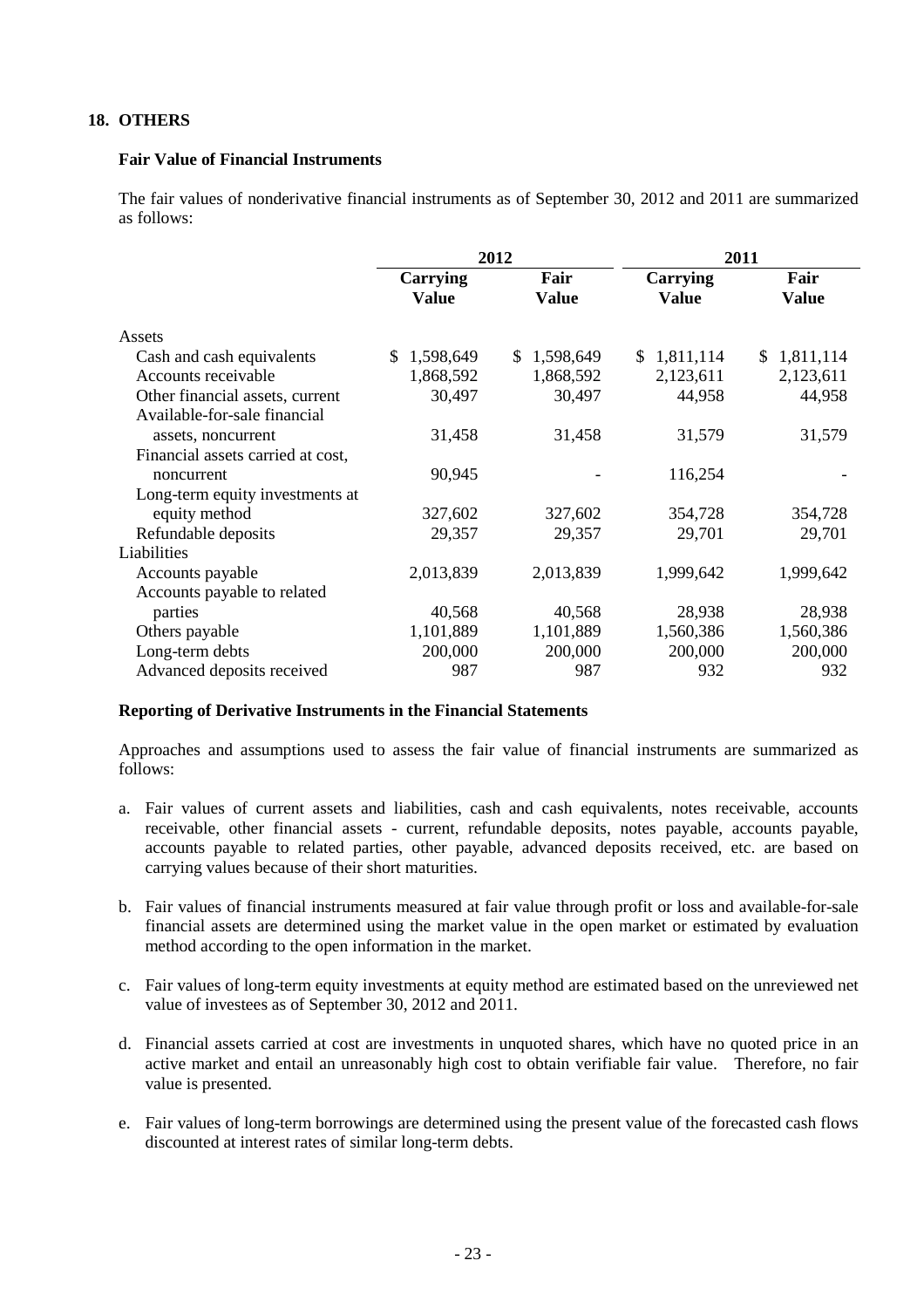The amounts of financial assets determined by market value in the open market or estimated by evaluation method as of September 30, 2012 and 2011 are summarized as follows:

|                                                    |          | <b>Market Value in the</b><br><b>Open Market</b> |      |        | <b>By Evaluation Method</b> |                          |
|----------------------------------------------------|----------|--------------------------------------------------|------|--------|-----------------------------|--------------------------|
|                                                    | 2012     | 2011                                             | 2012 |        | 2011                        |                          |
| Available for sale financial assets,<br>noncurrent | \$31,458 | \$31,579                                         |      | $\sim$ |                             | $\overline{\phantom{0}}$ |

For the nine months ended September 30, 2011, the net foreign exchange gains on forwards was \$2,435 thousand, which was recorded as nonoperating income and gains.

The information of financial risk was summarized as follows:

#### **Market Risk**

The Company is exposed to investing risk because it invests in the listed companies; therefore, the fair value of the stock are fluctuated due to changes in market price. One percent decline in market rate will cause the fair value of financial instruments to decline by \$315 thousand.

#### **Credit Risk**

Financial instruments are evaluated for credit risk which represents the potential loss that would be incurred by the Company if the counter-parties or third-parties breached the contracts. The risk includes centralization of credit risk, components, contract term, and accounts receivable. The Company requires significant clients to provide guarantees or other rights of guarantee to reduce credit risk of the Company effectively.

#### **Liquidity Risk**

The Company has the ability to meet its financial obligations; thus, liquidity risks virtually do not exist.

#### **Cash Flow Interest Rate Risk**

The Company's long-term borrowings had floating interest rate. Therefore, cash flows are expected to fluctuate due to changes in market interest rates. One percentage increase in market rate will cause the Company to increase its cash-out by \$2,000 thousand.

Hedge of fair value, hedge of cash flow, and hedge of a net investment in a foreign operation: None.

#### **19. RELATED-PARTY TRANSACTIONS**

The Company's related parties were as follows:

| <b>Related Party</b>                       | <b>Relationship with the Company</b>                              |  |  |  |
|--------------------------------------------|-------------------------------------------------------------------|--|--|--|
| Xu Sheng Technology Co., Ltd. ("Xu Sheng") | The chairman of Xu Sheng is a director of Phihong                 |  |  |  |
| Shine Tech Ltd. ("Shine Tech")             | The chairman of Shine Tech is the spouse of<br>Phihong's director |  |  |  |
| Peter Lin                                  | Phihong's chairman                                                |  |  |  |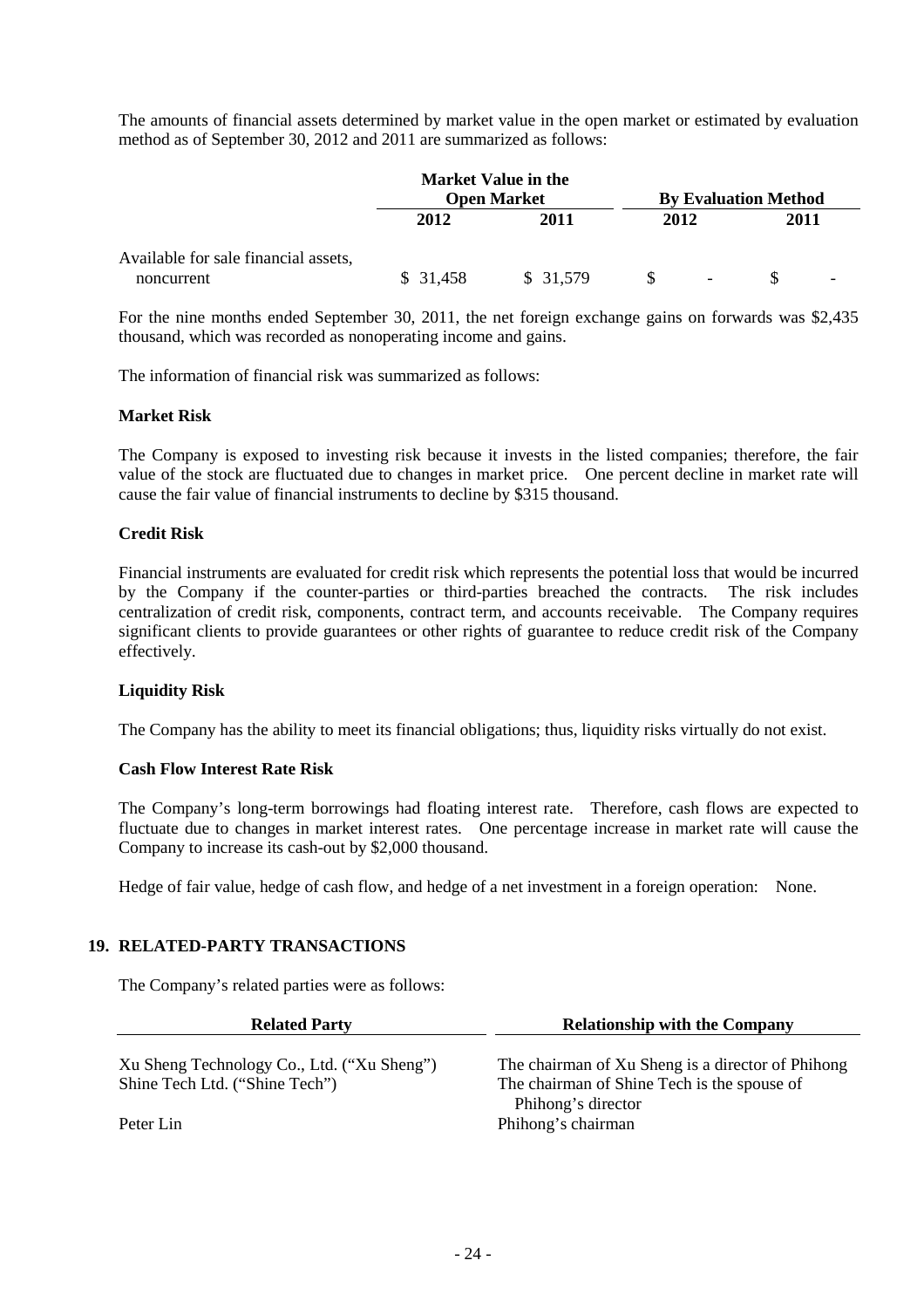The Company's major transactions with the related parties are summarized as follows:

#### **Cost of Sales - Purchases**

Purchases from related parties for the nine months ended September 30, 2012 and 2011 are summarized as follows:

|                 |        | 2012                                       |          | 2011                                       |
|-----------------|--------|--------------------------------------------|----------|--------------------------------------------|
|                 | Amount | Percentage<br>to Total<br><b>Purchases</b> | Amount   | Percentage<br>to Total<br><b>Purchases</b> |
| Shine Tech Ltd. | 85,020 |                                            | \$81,726 |                                            |

There is no significant difference between related parties and unrelated parties for purchase price.

#### **Accounts Payable**

Accounts payable due to related parties as of September 30, 2012 and 2011 are summarized as follows:

|                          | 2012          |                          | 2011           |               |
|--------------------------|---------------|--------------------------|----------------|---------------|
|                          | <b>Amount</b> | $\frac{0}{0}$            | <b>Amount</b>  | $\frac{6}{9}$ |
| Shine Tech Ltd.<br>Other | \$40,560      | $\overline{\phantom{0}}$ | \$28,889<br>49 |               |
|                          | 40,568<br>S.  |                          | 28,938         |               |

### **Credit Guarantees**

See Note 21 to the consolidated financial statements.

Related parties have guaranteed the payments of loans of Phihong as of September 30, 2012 and 2011 were as follows:

| <b>Related Parties</b> | <b>Nature</b>   | 2012      | 2011      |
|------------------------|-----------------|-----------|-----------|
| Peter Lin              | Long-term debts | \$200,000 | \$200,000 |

#### **20. PLEDGED PROPERTIES**

As of September 30, 2012 and 2011, Phihong offered the property, plant and equipment amounted to \$274,604 thousand and \$284,435 thousand as collateral for long term loan.

As of September 30, 2012 and 2011, the following assets of PHA had been pledged to secure PHA's bank loans:

|                                  | 2012           | 2011                                |
|----------------------------------|----------------|-------------------------------------|
| Accounts receivable<br>Inventory | \$531,653<br>۰ | 753,013<br>$\mathcal{S}$<br>703,262 |
|                                  | 531,653        | 1,456,275                           |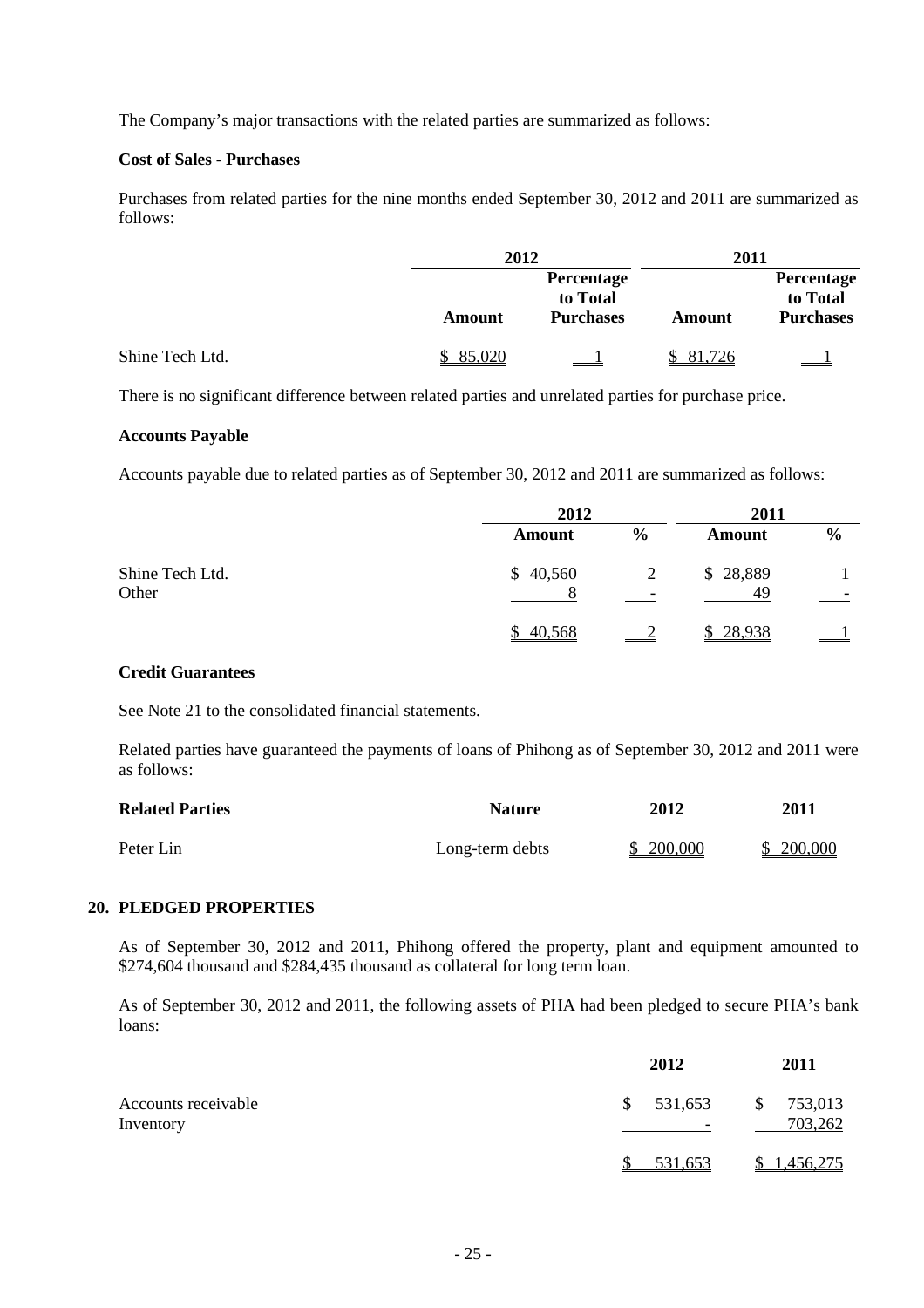#### **21. COMMITMENTS AND CONTINGENCIES**

#### **Loan Guarantees**

As of September 30, 2012, Phihong had guaranteed the US\$6,000 thousand loan of Phihong USA Corp.

#### **22. OTHERS**

As of September 30, 2012 and 2011, significant foreign currency financial assets and liabilities are as follows:

|               | 2012                                                   |                                                               |              | 2011                                                   |                                                               |
|---------------|--------------------------------------------------------|---------------------------------------------------------------|--------------|--------------------------------------------------------|---------------------------------------------------------------|
|               | <b>Exchange</b><br>Rate<br>(Note)                      | <b>New Taiwan</b><br><b>Dollars</b> (In<br><b>Thousands</b> ) |              | <b>Exchange</b><br>Rate<br>(Note)                      | <b>New Taiwan</b><br><b>Dollars</b> (In<br><b>Thousands</b> ) |
|               |                                                        |                                                               |              |                                                        |                                                               |
|               |                                                        |                                                               |              |                                                        |                                                               |
| \$<br>103,315 | 29.3600                                                | \$ 3,033,328                                                  | \$<br>91,712 | 30.4150                                                | \$2,789,420                                                   |
| 350,078       | 0.3777                                                 | 132.224                                                       | 324,070      | 0.3978                                                 | 128,915                                                       |
| 45,179        | 4.6266                                                 | 209,025                                                       | 45,220       | 4.7774                                                 | 216,034                                                       |
| 1,294         | 3.7865                                                 | 4,900                                                         | 24,400       | 3.9013                                                 | 95,192                                                        |
|               |                                                        |                                                               | 6,873        | 23.5600                                                | 161,928                                                       |
|               |                                                        |                                                               |              |                                                        |                                                               |
|               |                                                        |                                                               |              |                                                        |                                                               |
| 74,210        | 29.3600                                                | 2,178,806                                                     | 55,617       | 30.4150                                                | 1,691,591                                                     |
| 17,508        | 0.3777                                                 | 6.613                                                         | 12,802       | 0.3978                                                 | 5,093                                                         |
| 99,838        | 4.6266                                                 | 461,910                                                       | 127,272      | 4.7774                                                 | 608,029                                                       |
| 3,599         | 3.7865                                                 | 13,627                                                        | 17,016       | 3.9013                                                 | 66,385                                                        |
|               | Foreign<br><b>Currencies</b> (In<br><b>Thousands</b> ) |                                                               |              | Foreign<br><b>Currencies</b> (In<br><b>Thousands</b> ) |                                                               |

Note: Exchange rate represents the number of N.T. dollars for which one foreign currency could be exchanged.

#### **23. OPERATING SEGMENTS**

The Company's power supply segment is the only one reportable segment. The power supply segment mainly engages in the manufacturing and selling AC/DC power adapters, charger bases, and power supply modules for computers. The Company also had other operating segments that did not exceed the quantitative threshold so that they are not the reportable segments. These segments mainly engage in manufacturing and selling lighting supply and developing, manufacturing and selling monitors.

The Company took the operating profits as the measurement. There was no material inconsistency between the accounting policies of the operating segment and the accounting policies described in Note 2.